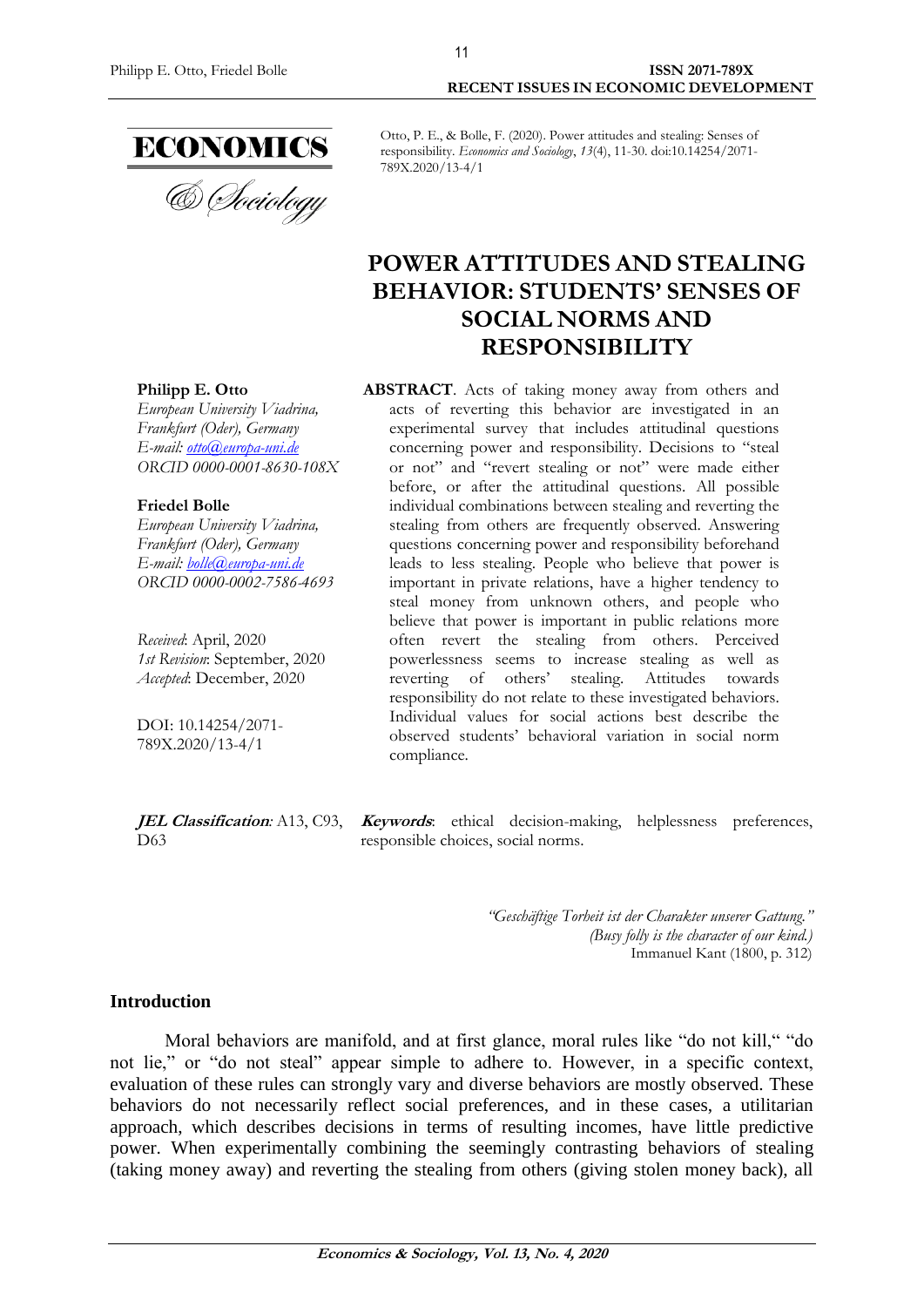possible behavioral combinations do occur. An interesting combination would be stealing and at the same time reverting the stealing. This kind of double moral standards stresses the variability of individual behaviors. This paper investigated the degree in which the relation between moral behavior and individual interests is influenced by personal attitudes towards power and responsibility, and what role situational components play in it.

For evaluating the relation between the moral behavior of stealing and the attitudes towards power or responsibility, an attitudinal questionnaire has been combined with two binary choices that have distributional consequences for the resulting incomes. The experimental survey allowed subjects to take money from others (steal), as well as prevent the stealing by others (revert) in a random social setting. Behavioral influences were investigated in the form of the order of the moral questions and the framing of the decision task. To the best of our knowledge, a reaction to others' stealing has not been investigated experimentally. Also connecting stealing / reverting the stealing with different attitudes to power is a new approach.

Our experimental survey was conducted as an online study with 352 valid replies resulting from 1451 invitations sent out to the students of the European University Viadrina who had declared their interest to participate in experimental studies. It was important that the (reverting the) stealing had monetary consequences for both thieves and victims. In order to characterize the relations between the behaviors of stealing and reverting the stealing, as well as the influence of power attitudes on behavior, our research questions were as follows: How frequent are different combinations of stealing or not / reverting the stealing or not? Can factors concerning differences in power attitudes be isolated to explain the variations in these choices? Will answering the survey questions before influence them? Can the decision behaviors here be better described by a social utility model or by a model with values for social actions?

Most surprising was that all the behavioral combinations between stealing or not and reverting the stealing or not occurred frequently. The attitudinal questionnaire provides us with strong regularities here: people who believe that power is important in private relations have a higher tendency to steal money from unknown others, and people who believe that power is important in public relations more often revert the stealing from others. Perceived powerlessness seems to increase stealing as well as the reverting of others' stealing. Attitudes towards responsibility do not relate to these investigated behaviors. Furthermore, moral action values appear not only to be influenced by individual differences, but also by the decision frame and the order of the questions. Only specific values for social actions can explain these variations, and social utility models fail to capture the observed behavioral heterogeneity.

## **1. Literature review**

The stealing of "lost letters" (stamped and addressed but unsealed) containing money has first been investigated by Milgram et al. (1965), with countless replications and experimental variations (see for example Farrington and Knight 1979). Here, stealing depends on the amount of money and, when an organization is the victim, on their reputation. There is only a weak stealing dependency on individual and situational factors. Koopmans and Veit (2014), however, find a strong in-group bias which fosters stealing in societies with strong ethnic diversity (also see the methodological critique concerning some of these results by Bolle et al. 1999).

Other experimental investigations of explicit stealing behavior are rare. Gravert (2013) finds that stealing is more frequent when income depends on underlying performance compared with random allocations. Hermann and Mußhoff (2019) observe higher aversion against explicit stealing compared to dishonestly increasing one's income. Belot and Schröder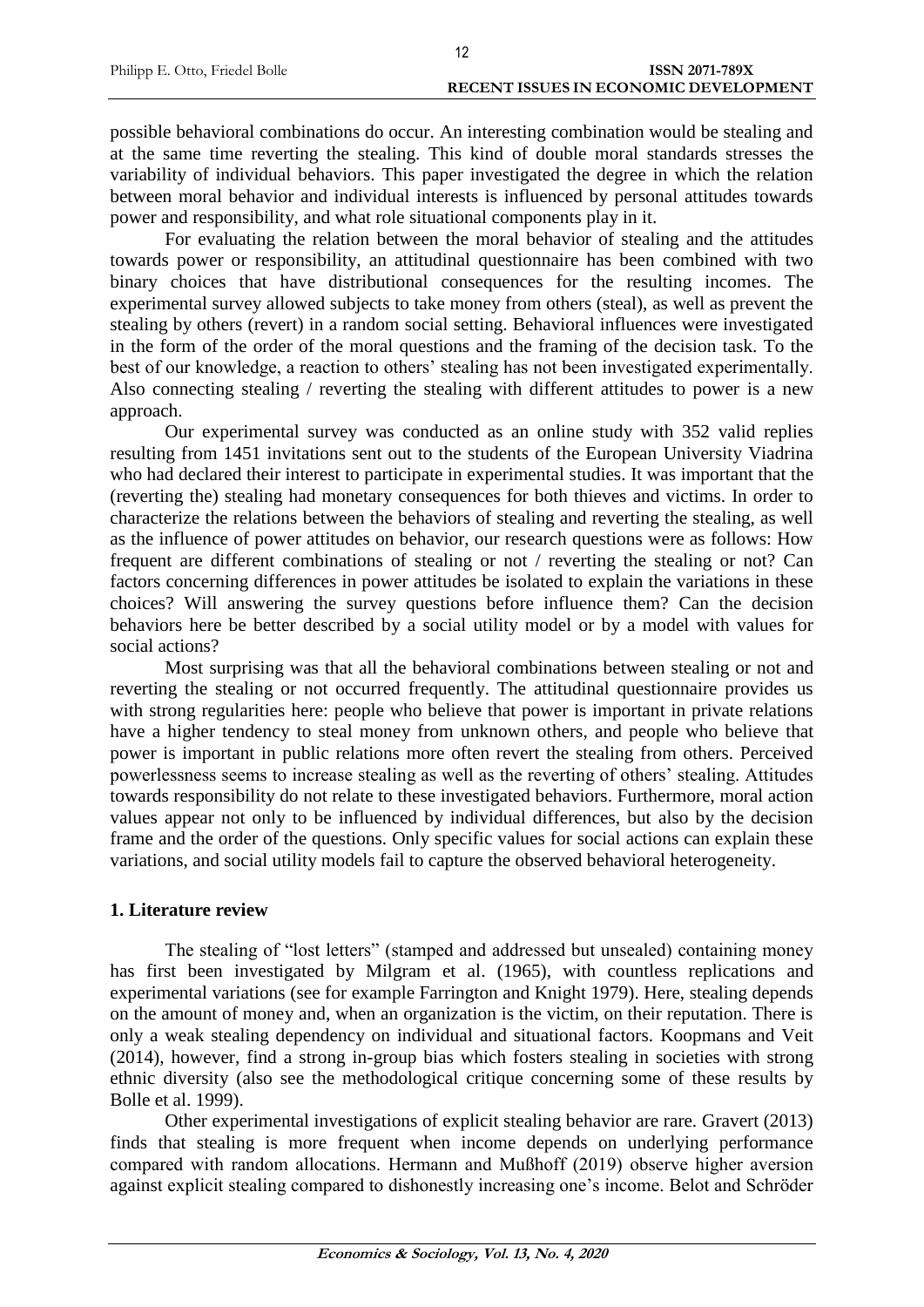(2013) confirm both effects in their experimental results. Schildberg-Hörisch and Strassmair (2012) find that, paradoxically, the frequency of risky stealing increases for increasing penalties, as long as the penalties remain small. Such a "crowding out" phenomenon has been observed also in many other domains (Gneezy & Rustichini 2000, Bolle & Otto 2010). The aversion to stealing can be explained by confirming a social norm (Pecenca & Kundhlande 2013) and detoriates with the information about others' stealing behavior (Engel and Nagin 2015). In a study of costly stealing and counter-stealing, where the thief receives less than the victim loses, Bolle et al. (2014) observe a complete detoriation of the social norm resulting in universal excessive stealing, although equilibrium behavior allows at most one act of stealing (in order to equalize different incomes) and no repetitions. A more detailed discussion of experimental evidence of unethical behavior is provided by Engel (2018) for the closely related research field of fraud and tax evasions.

These experimental investigations demand explanations for (none-) stealing behavior in the framework of traditional theories of decisions under risk or game theoretic modeling; but such attempts largely failed. For other "morally loaded" decisions, Zizzo (2004) emphasizes the role of procedural fairness, with attaching values to actions instead of outcomes seem to provide the best behavioral explanation. Others (Elster 1989, Krupka & Weber 2013, López-Pérez 2008, Kimbrough & Vostroknutov 2016) propagate rule based values for the empirical question of how people behave in a situation where there are apparent consequences as well as clear social norms. In particular, values for "lying aversion" (e.g, Gneezy, 2005) or for "providing promises" (e.g., Vanberg, 2008) are proposed here (also see critics in Charness & Dufwenberg 2010). We will show once more that conventional theory, like altruism and inequity aversion, cannot explain the behavior in our experimental survey, while a model with values for stealing and for preventing stealing is more promising.

## **2. Experimental survey**

The experimental survey was implemented as an online study, and it included a questionnaire concerning power and responsibility as well an experimental choice task. In the choice task, participants had to first, decide between stealing or not stealing parts of another's endowment, and secondly, between reverting or not reverting the stealing decision of someone else. Then the power associated with these two choices were evaluated on a scale from one ("very low") to five ("very high"), and beliefs about expected percentages of stealing and reverting had to be stated. The experimental design of the survey included variation of the order and had two different frames for the choice task.

The power questionnaire was designed to quantify heterogeneity regarding power attitudes and included the I(nternality)-P(owerful Others)-C(hance) scale (Levenson 1973; 24 items), as well as the need for affiliation-achievement scale (Jackson 1967; 9 items). New items were generated to cover individual attitudes as well as experiences with power and responsibility. These included statements such as "power comes with responsibilities" or "power increases prestige." The 67 new items were grouped into blocks, covering different power domains, the assumed basis of power, the individual importance of power, motives for social demands coming with power, and the personal relation toward power. Altogether, there were 101 items measuring differences in personality that had to be rated on a scale from one to five.

The order was either to begin with the attitudinal questionnaire followed by the choice task (QC), or the other way round, with the choice task first and then the attitudinal questionnaire (CQ). This investigates the influence of updating the self-concept concerning honesty (Mazar 2008, Sachdeva 2009, Jordan 2011, Ayal 2015). Another possibility is that unethical behavior depends on the reference point it is compared to (Grolleau 2016). Thus, the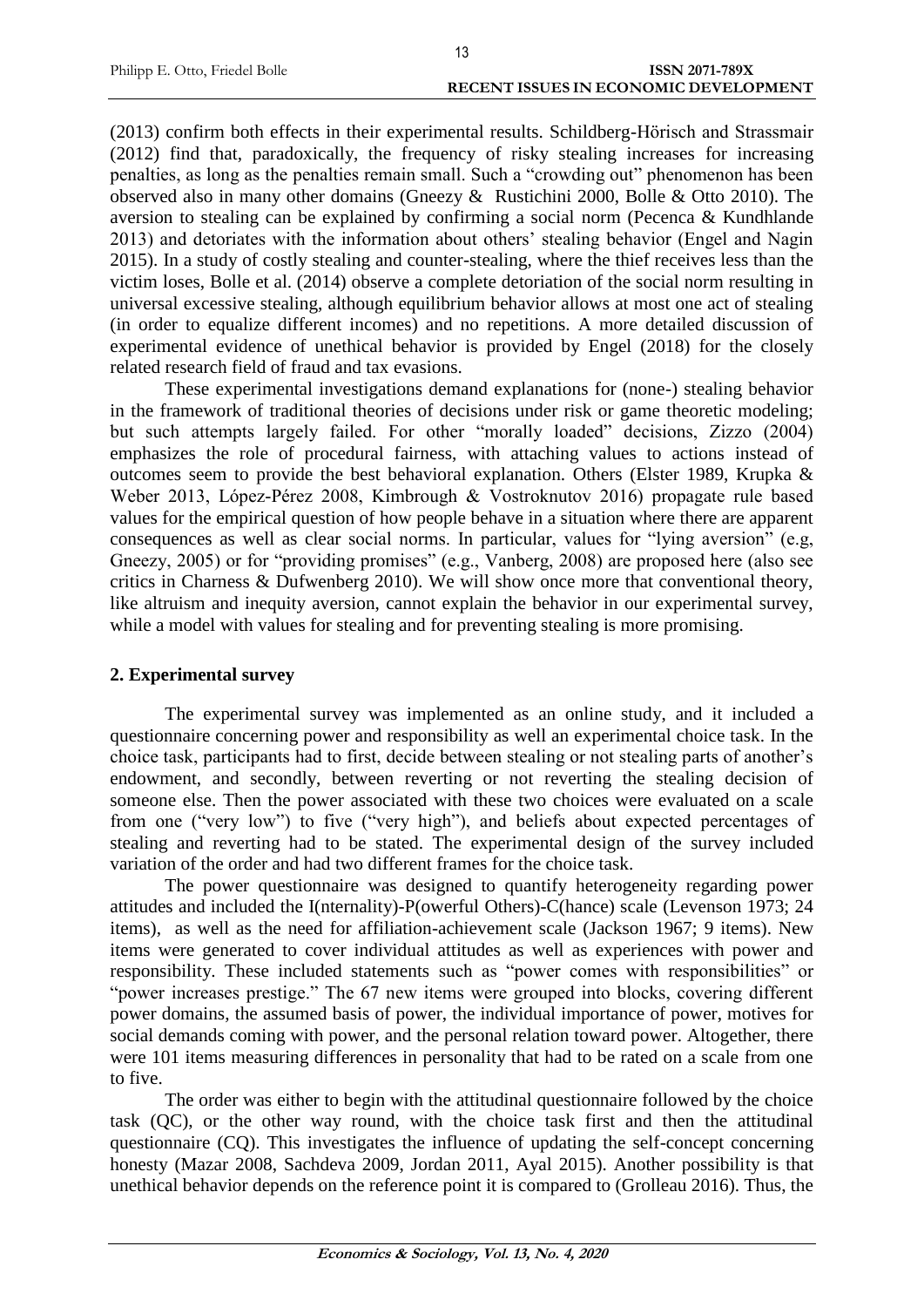framing of the choice task involved a loss (L) or a gain (G) when remaining inactive (i.e., not stealing; not reverting), while keeping the overall consequences when restraining from using one's power stable over the treatments (by correspondingly adapting the endowments). The amounts in the choice task were as followed in the L treatment (and with those of the G treatment in brackets): Subjects were endowed 80 (60) euros. First, they had to choose either (1a) to steal 40 euros, or (1b) not to steal and losing (gaining) 10 euros. Secondly, they had to choose between either (2a) to revert another person's stealing at a cost of 20 euros, or (2b) not to revert another person's stealing and losing (gaining)  $\overline{10}$  euros.<sup>1</sup> The consequences of actions are comprehended as in *Table 1*. Note that to be inactive (no steal or no revert) will result in the same payoff in L and G. The original formulation of the choice task was not loaded, and the exact wording (translated from the original German version) is provided in *Appendix A*, together with the complete questionnaire. The two choices determined the payment for the participants, where one out of ten participants was randomly selected. Altogether, there were 35 winners with a payment, determined by these participants' choices, and resulting in seven participants receiving 10 to 30 euros, 22 participants receiving 50 to 80 euros, and six participants receiving 100 to 110 euros. The average payment for the winning 10% of participants was 64 euros.

|                | $L(80 \text{ endowment})$ |          |        |                          |       | G (60 endowment) |        |           |  |  |
|----------------|---------------------------|----------|--------|--------------------------|-------|------------------|--------|-----------|--|--|
|                | 1a:                       | 1b:      | 2a:    | 2b:                      | 1a:   | 1b:              | 2a:    | 2b:       |  |  |
|                | steal                     | no steal | revert | no revert                | steal | no steal         | revert | no revert |  |  |
| myself         | $+40$                     | $-10$    | $-20$  | $-10$                    | $+40$ | $+10$            | $-20$  | $+10$     |  |  |
| my victim      | $-40$                     | -        |        |                          | $-40$ |                  |        |           |  |  |
| thief          |                           |          | $-40$  |                          |       |                  |        | $-40$     |  |  |
| thief's victim |                           |          | $+40$  | $\overline{\phantom{0}}$ |       |                  |        | $+40$     |  |  |

*Note*: Choices and their consequences for incomes in treatments G and L. The actions of stealing and reverting need not always be effective. Your choice to steal can be reverted by someone else, with the consequence that your stolen amount is taken from you and given back to your victim. If no others' stealing can be reverted, then your choice of 2a is automatically changed to 2b.

The study followed a 2x2 experimental design with two treatment variables (two levels for each varied over individuals): (i) order as QC (first questionnaire then choice) or as CQ (first choice then questionnaire); (ii) decision frame as L (loss) or as G (gain) when not stealing and also when not reverting the stealing of others (though in both frames, stealing incurred a relative win and reverting stealing incurred a relative cost). Altogether, all 1451 students from Viadrina University interested in participating in experiments were invited via email to take part in the survey, with 370 replying and 352 answering the questionnaire fully, and were thus included in the following analysis. Sample averages were 63.6% female, 23.04 (SD 3.4) years old, and in the 4.21 (SD 2.2) semester, without implementing any sampling adjustments. Participants were randomly assigned to the different treatments by the implemented software (Social Science Survey from www.soscisurvey.de taking place from 3/14/2014 until 4/9/2014): with 84 valid cases for G and QC; 95 for L and QC; 79 for G and CQ; 94 for L and CQ.

 $\overline{a}$ 

<sup>&</sup>lt;sup>1</sup> Participants were informed that these stealing and reverting stealing choices were randomly assigned. To revert the stealing of others means that the stolen amount would have been taken back from the person stealing and given to the person whom it was stolen from. If there were more reverting (2a) than stealing (1a) choices, the other option was automatically carried out. This meant that the cost for revert stealing was given back, thereby resulting as not reverting (2b).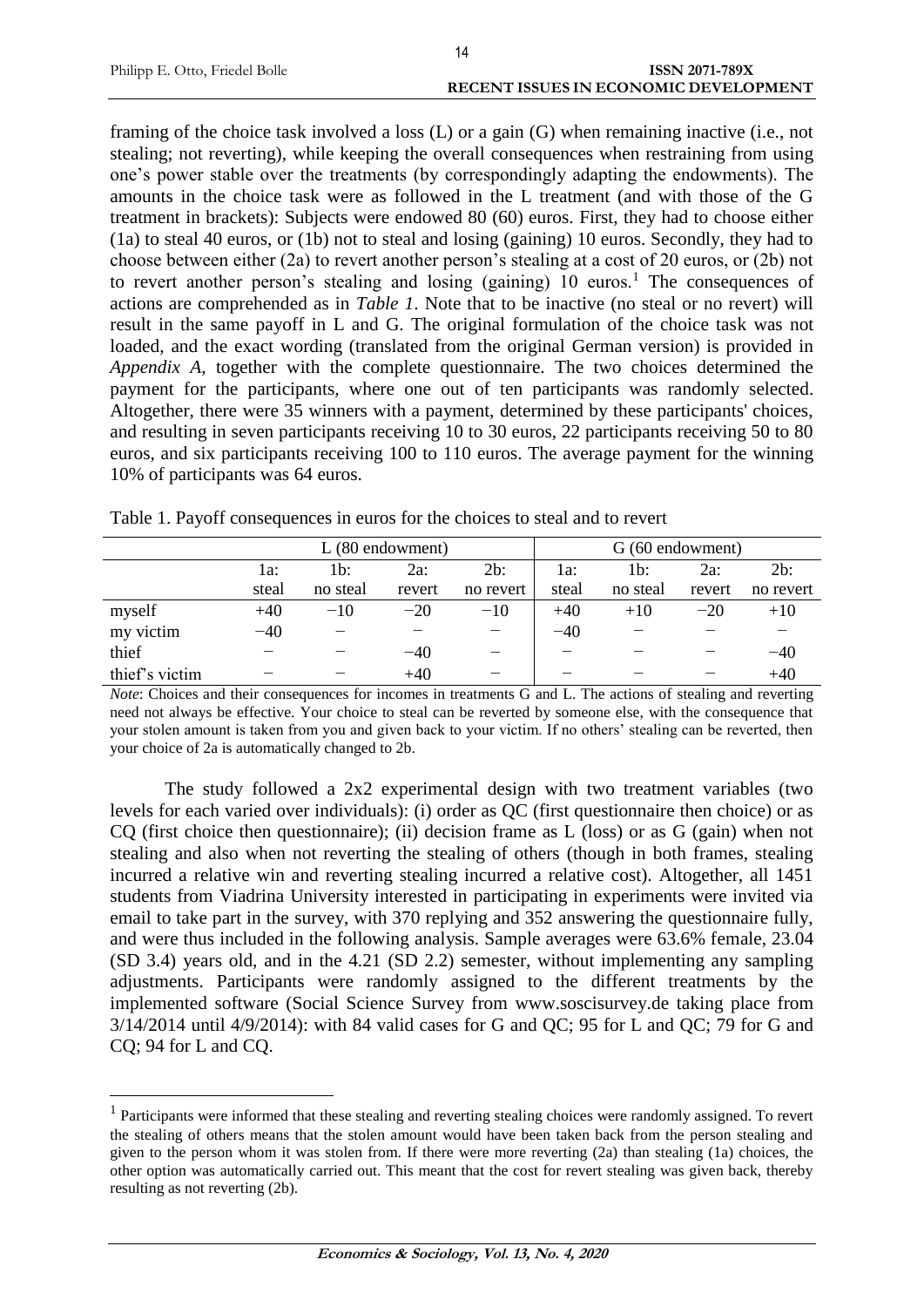## **3. Research results**

Attitudinal differences are captured by a factor analysis of all the items concerning own experiences and expectations connected with power and responsibility. Then, the outcome of the choice tasks concerning the actions "steal," "revert," and possible combinations of these two are reported. Measured variations in attitudes toward power and responsibility are investigated in tandem with the treatments variables, reported beliefs, and demographic variables to interpret the observed differences in the moral behaviors captured by the choice tasks.

## *3.1. Attitudinal factors*

The new attitudinal items were analyzed together with items from the existing scales in a principal component analysis, resulting in four factors with Eigenvalues above three (see *Figure 1*). After a varimax rotation, four main factors described distinct areas of individual variation concerning attitudes toward power, responsibility, and control.



Figure 1. Scree plot of initial Eigenvalues

The first factor  $(F<sub>1</sub>)$  labeled "private power," describes how important power is evaluated in personal relations (with the highest loading item "having power is important in life"). The second factor  $(F_2)$  is called "responsibility" and differentiates people according to how they evaluate being responsible (with the highest loading item "taking over responsibility is fun for me"). The third factor (*F3*), "public power" stresses the importance of official power ("power is important in international relations"). The fourth isolated factor  $(F_4)$ , labeled "powerlessness," distinguishes people by how strongly they see their life being determined by others, and is mainly described by Levenson's ICP-scale items ("my life is mainly controlled by influential others"). Jackson's affiliation/achievement scale items are less uniform, as they mostly describe the negative side of  $F_I$  (private power), as well as partly account for  $F_2$ (responsibility). All four derived factors describe the heterogeneity in attitudes toward power and each stands for one distinct area of variations captured in this behavioral domain. The rotated solution, with Eigenvalues and the highest loading items for these four derived power attitude factors, is provided in *Appendix B*.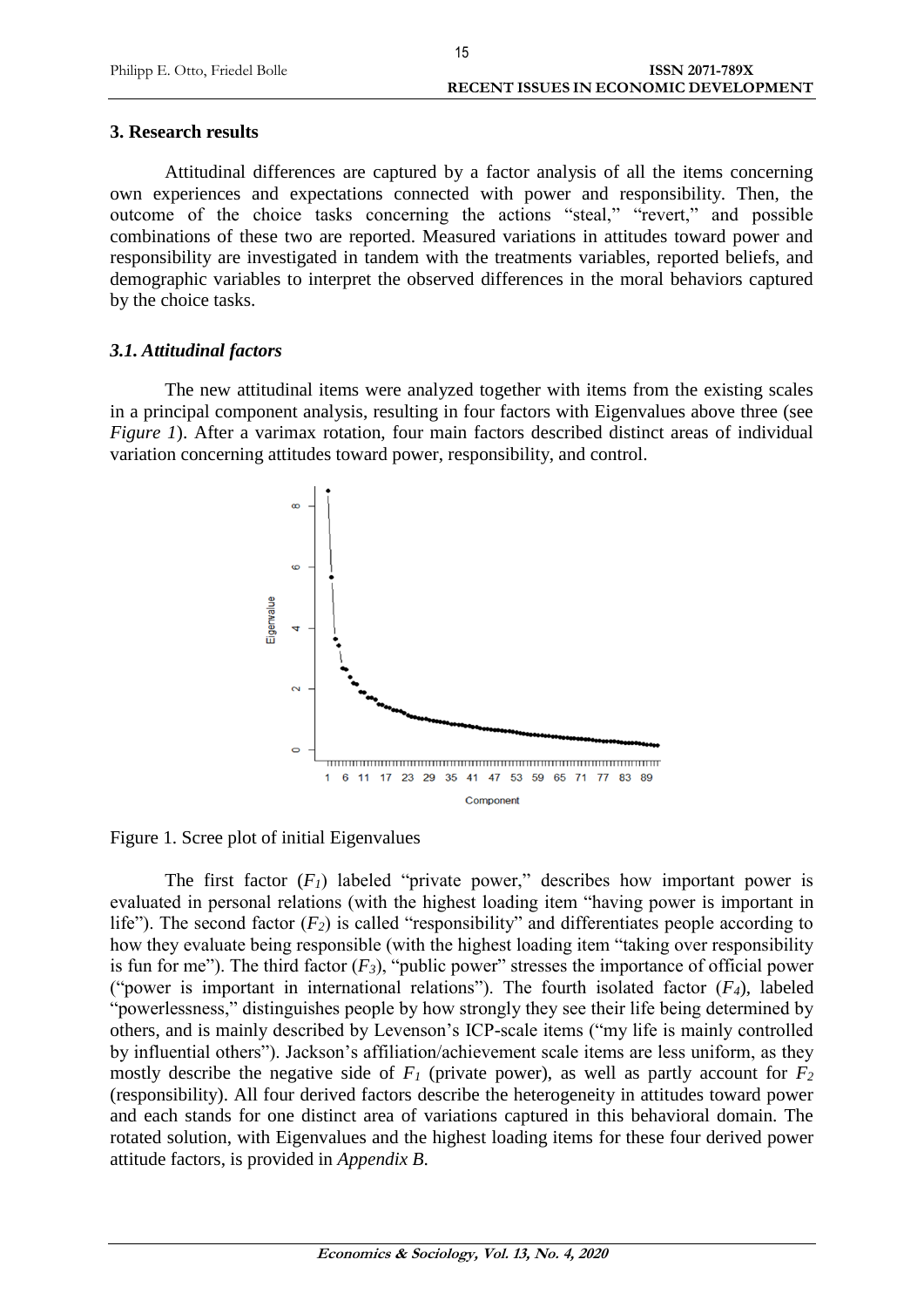## *3.2. Choice tasks*

A purely egoistic player would always steal when stealing has a higher expected income than not stealing. This is strictly the case under L and also for G when assuming true expectations (i.e., given the observed frequency to revert in the experiment, the expected payoff for stealing is 11.28 euros, which is higher than the 10 euros for not stealing), although the individual beliefs to revert could differ. Due to its higher costs, revert stealing is never optimal. Therefore, egoistic players should (under the G frame: mostly) steal and should never revert stealing. This conclusion also holds for social utility models. Aggregate results in *Table 2* show, however, that only a quarter of the subjects showed the choice combination of "steal" and "no revert." Both moral acts, to steal but also to revert stealing of others, are frequent, and with one quarter of the participants picking this choice pattern.

|                         |  |  |  | Table 2. Combined absolute frequencies of stealing and revert stealing differentiated by the |  |
|-------------------------|--|--|--|----------------------------------------------------------------------------------------------|--|
| experimental treatments |  |  |  |                                                                                              |  |

|           |     | no steal $\&$ | steal $\&$ | no steal $\&$ | steal $\&$ |
|-----------|-----|---------------|------------|---------------|------------|
|           | n   | no revert     | no revert  | revert        | revert     |
| G with QC | 84  | 45            |            | 14            |            |
| L with QC | 95  | 27            | 21         |               | 30         |
| G with CQ | 79  | 38            |            | 10            | 14         |
| L with CQ | 94  | 16            | 32         |               | 35         |
| G         | 163 | 83            | 34         | 24            | 22         |
|           | 189 | 43            | 53         | 28            | 65         |
| QC        | 179 | 72            | 38         | 31            | 38         |
|           | 173 | 54            | 49         | 21            | 49         |
| all       | 352 | 126           | 87         | 52            | 87         |

Most of the players remained inactive and neither stole nor reverted the stealing of others. If inaction is costly (L) versus beneficial (G), then there are, according to a two-sided Fisher test, significantly more choices to steal (62.4% versus 34.4%, p<0.001) and to revert (49.2% versus  $28.2\%$ ,  $p<0.001$ ). If decisions are elicited after the answering of the questionnaire (QC), then stealing is significantly reduced (−14 percentage points compared with CQ, p=0.008), but the choice to revert stealing remains mostly unaffected (−2 percentage points). Concerning the beliefs about the choices of other participants', the actual percentage of stealing (48.4%) is lower than average beliefs in stealing (63.9%). The actual percentage of the choice to revert stealing is only slightly lower (39.8%) than its average belief (44.8%). Attitudes towards power might further explain the observed heterogeneity in choice behavior, besides these effects regarding the choice frame, the order of the items, and the reported beliefs.

## *3.3. Behavioral relations*

The four derived factors (capturing individual differences in attitudes toward power, responsibility, and control) are tested in separate regressions for their differentiating value with regards to the investigated moral behaviors. The logit regression results for stealing and revert stealing are provided in *Table 3*.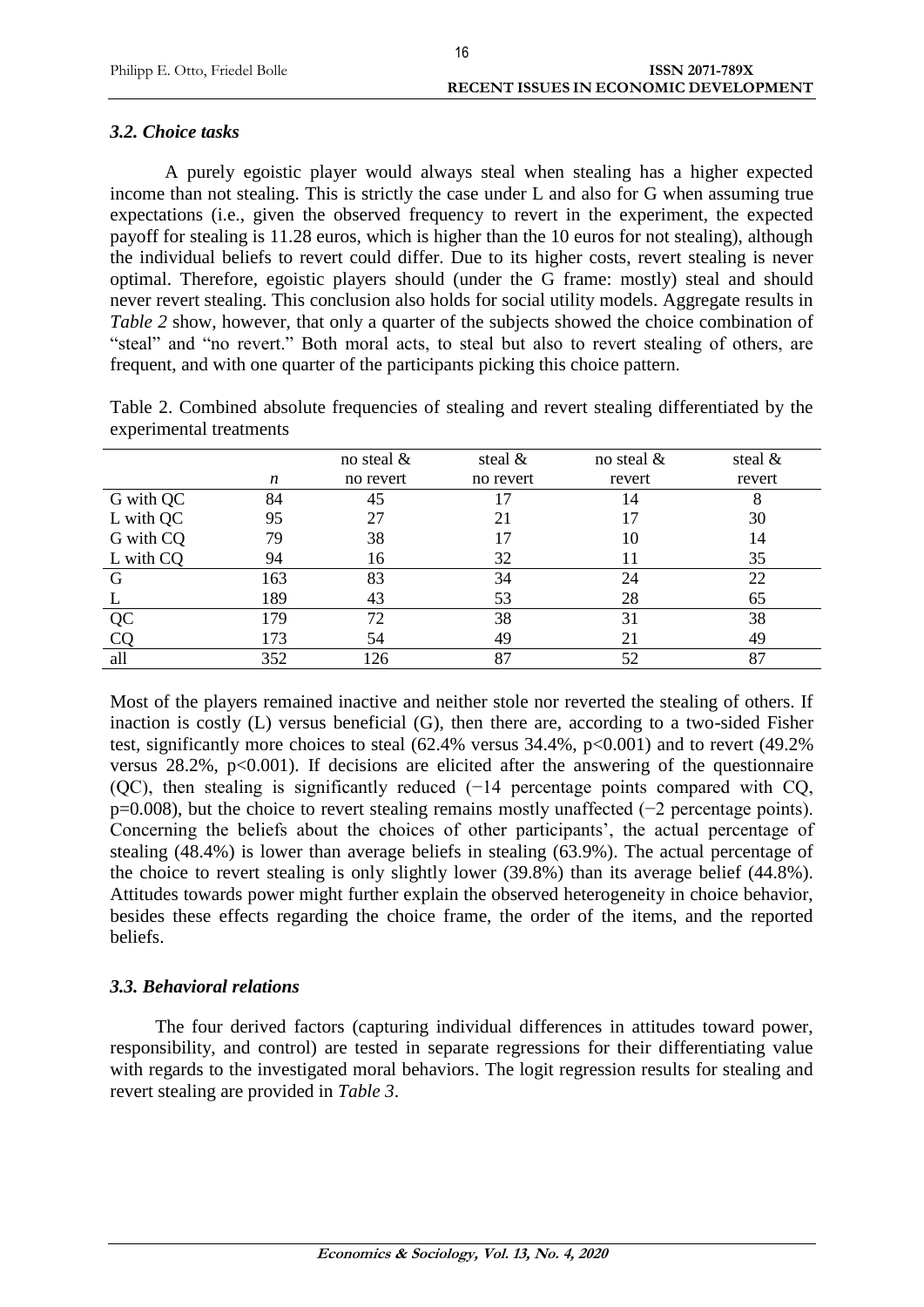|                        | steal      | revert      |
|------------------------|------------|-------------|
| (intercept)            | $-0.024$   | $-0.447***$ |
| $F_I$ (private power)  | $0.564***$ | 0.067       |
| $F_2$ (responsibility) | 0.013      | $-0.032$    |
| $F_3$ (public power)   | 0.238      | $0.393***$  |
| $F_4$ (powerlessness)  | $0.253*$   | $0.264*$    |
|                        |            |             |

Table 3. Logit regression for the choices of stealing and revert stealing

*\* <0.05, \*\* <0.01, \*\*\* <0.001*

 $F_I$  is most influential for the resulting behavior and here especially for the choice to steal. Furthermore,  $F_4$  has a weak influence on stealing.  $F_3$  shows an influence on the choice to revert stealing, where, again, also  $F_4$  has a weak influence. Surprisingly,  $F_2$  does not show any significant relation to the investigated moral behaviors. Summing-up, attitudinal differences captured by  $F_I$  best predict stealing behavior and  $F_I$  best relates to the moral behavior of reverting the stealing of others, while  $F_4$  has a weak influence on both own stealing and reverting the stealing of others. The latter does not crystallize when solely considering the combined choices of stealing and revert stealing, which is given with *Table 4* together with additional expansions.

Table 4. Logit regression for the choices of stealing and revert stealing

|                        | steal                    | revert     | steal & revert |
|------------------------|--------------------------|------------|----------------|
| (intercept)            | $-5.478***$              | $-2.274$   | $-6.038***$    |
| frame                  | $0.881**$                | $0.625*$   | $0.824***$     |
| order                  | $0.686*$                 | $-0.046$   | 0.357          |
| $F_1$ (private power)  | $0.65\overline{1^{***}}$ | 0.070      | 0.324          |
| $F_2$ (responsibility) | $-0.054$                 | 0.001      | $-0.206$       |
| $F_3$ (public power)   | 0.207                    | $0.351*$   | $0.362*$       |
| $F_4$ (powerlessness)  | $0.330*$                 | 0.205      | 0.256          |
| sex (male)             | 0.266                    | $-0.223$   | $-0.092$       |
| age                    | $-0.020$                 | $-0.009$   | 0.005          |
| semester               | $-0.016$                 | $-0.050$   | $-0.012$       |
| economist              | $0.695*$                 | $-0.395$   | 0.249          |
| law student            | 0.497                    | $-0.078$   | 0.531          |
| local                  | 0.094                    | $-0.051$   | 0.123          |
| german                 | 0.571                    | $-0.268$   | $-0.403$       |
| income                 | 0.001                    | 0.001      | 0.001          |
| power of stealing      | $-0.096$                 | $-0.098$   | $-0.043$       |
| power of reverting     | $-0.061$                 | 0.024      | $-0.065$       |
| percentage stealing    | $0.042***$               | $0.015*$   | $0.030***$     |
| percentage reverting   | 0.002                    | $0.021***$ | $0.018***$     |

*Note*: Isolated influences on the choice to steal, revert stealing, and both occurring together. The frame with L=1  $(G=0)$ , the order with  $CQ=1$   $(QC=0)$ , and demographics includes binary variables for subject of study ("economics," "law") and for living close to campus ("local"). The associated power with the choices ("power of stealing," "power of reverting") are their answers on a scale from one to five. The individual belief of others' choices are described by the "percentage of stealing," and "percentage of reverting" as expectations from 1 to 100. Significance as indicated: \* <0.05, \*\* <0.01, \*\*\* <0.001

The stability between the derived factors and the moral choices is confirmed in the expanded regression analysis, under the inclusion of the demographic questions, the treatment variables choice frame and order, and the reported power associated with stealing/reverting as well as their expected frequencies in the regression analysis. The reported power associated with the two choices (stealing and reverting) does not have an influence on the resulting behavior, but it strongly matters what you believe others will do. People who steal themselves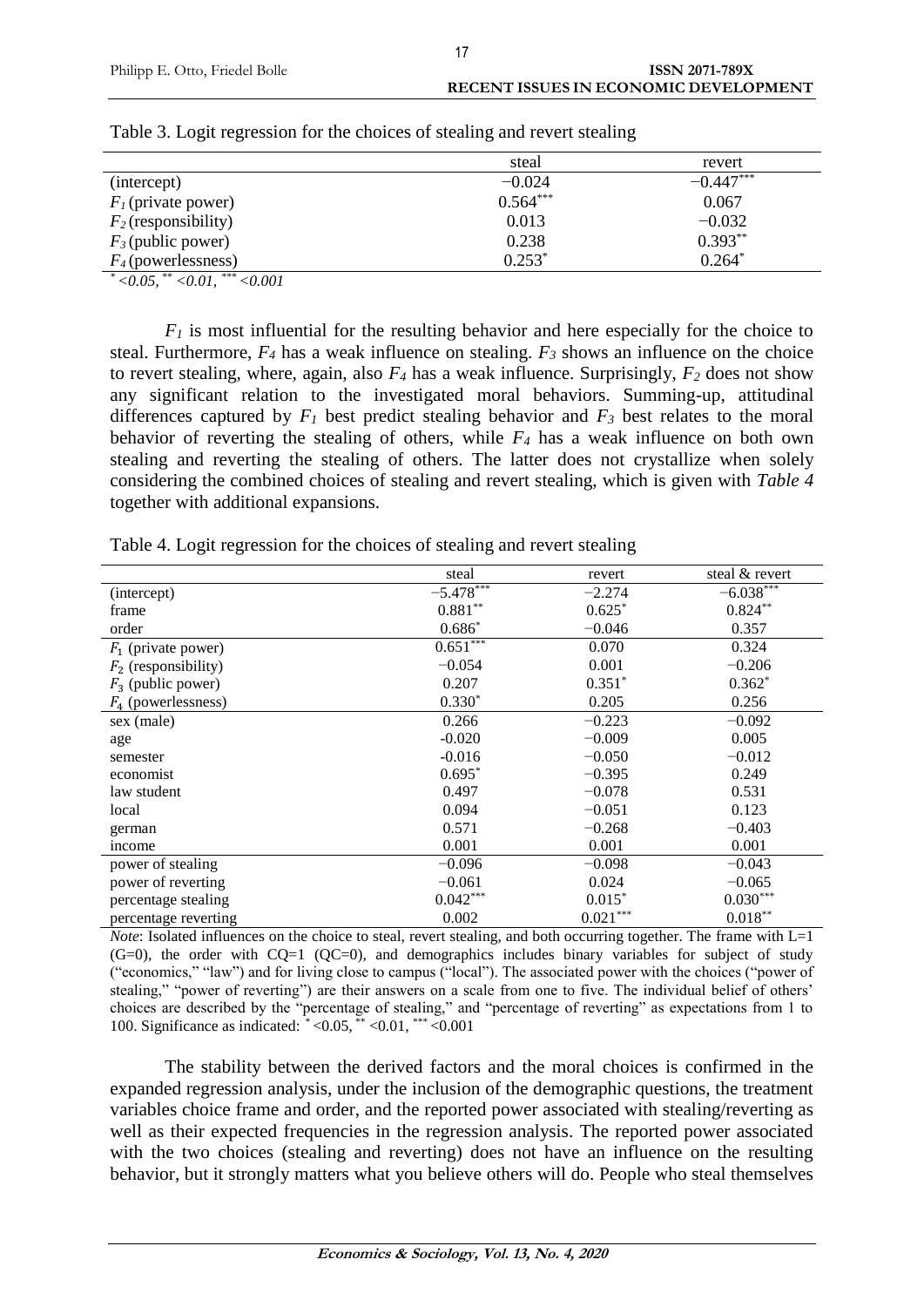|                                | 18                                           |
|--------------------------------|----------------------------------------------|
| Philipp E. Otto, Friedel Bolle | <b>ISSN 2071-789X</b>                        |
|                                | <b>RECENT ISSUES IN ECONOMIC DEVELOPMENT</b> |

expect others to steal more and people who revert stealing expect others to revert more often (while also expecting more acts of stealing. The order CQ (compared to QC) still has a (only weakly in this case) significant influence on the choice to steal, as less stealing is observed when the choices are made after the attitudinal questionnaire, but the order treatment has no significant effect on the choice to revert stealing or not. The choice frame L (compared to G) still has a strongly significant positive effect on stealing, weakly significant influence on revert stealing, and strongly significant in influencing the combined choice of these two. These and the results reported in Table 3 do not change if a probit regression is applied, rather than a logit regression.

The only additional strong effect to the treatment and the factor effects in the expanded regression is that the beliefs about the average behavior of the others have a strong effect on one's own behavior. People who steal expect others to do so and people who revert stealing expect others to revert as well. Weakly significant is one demographic variable in our student sample, that of economics students being more prone to stealing when compared to students of cultural studies.

#### *3.4. Social action values*

The observed behavior violates models of social preferences and can better be explained by differing values with regards to moral activities. An egoistic and fully rational player would always steal and never revert. The experimental results, however, show only a quarter of the participants with such a decision pattern. As a first approach, let us assume a utility function  $U_i(x_i, x_j, x_h, x_k)$  with incomes  $x_i, x_j, x_h, x_k$ . Subject *i* considers whether to steal from an anonymous victim  $\boldsymbol{j}$  and considers reverting the stealing of the anonymous thief  $h$  from an anonymous victim  $k$ .

*Altruistic utility functions* usually follow the restriction "do not love thy neighbor more than yourself," (otherwise two individuals might want to transfer their income to each other infinitely) formally as

$$
\partial U_i / \partial x_i \ge \partial U_i / \partial x_m \text{ for } m = j, h, k \tag{1}
$$

With this restriction, altruism can neither explain a dictator's giving with a transfer rate above one, nor can it explain the 37.6% "no steal" decisions in our experimental treatment L.

*Inequity aversion*, as proposed by (Fehr & Schmidt 1999), circumvents "the problem of mutual altruism" by assuming that the rich are altruistic while the poor are envious.

$$
U_i(x_i, x_j, x_h, x_k) = x_i - \frac{\alpha_i}{3} (max[0, x_j - x_i] + max[0, x_h - x_i] + max[0, x_k - x_i]) - \frac{\beta_i}{3} (max[0, x_i - x_j] + max[0, x_i - x_h] + max[0, x_i - x_k]) \tag{2}
$$

with parameter restrictions  $0 \le \beta_i \le \alpha_i$  and  $\beta_i \le 1$ . As an illustration for the experimental case, assume that  $i$  is in L, has decided to "revert," and the reversion is effective. When  $i$ reverts stealing and does not steal himself, he has a lower expected income than  $h$ ; therefore when compared with  $h$ , and under the assumption that stealing is effective,  $i$  reduces inequality by stealing. Therefore, by switching from "no steal" to "steal," i's expected income increases by 10 + 40 under a smaller maximal utility loss of  $\beta_i/3 \times (2 \times 10 + 3 \times 40)$ . We arrive at the same consequences, when assuming probabilities for the effectiveness of stealing and revert stealing as observed in the study. This can explain the seemingly surprising choice combination of stealing and reverting the stealing of others. However, it cannot explain why subjects combine not stealing with reverting in L, and in QC 18% and in CQ 12% of the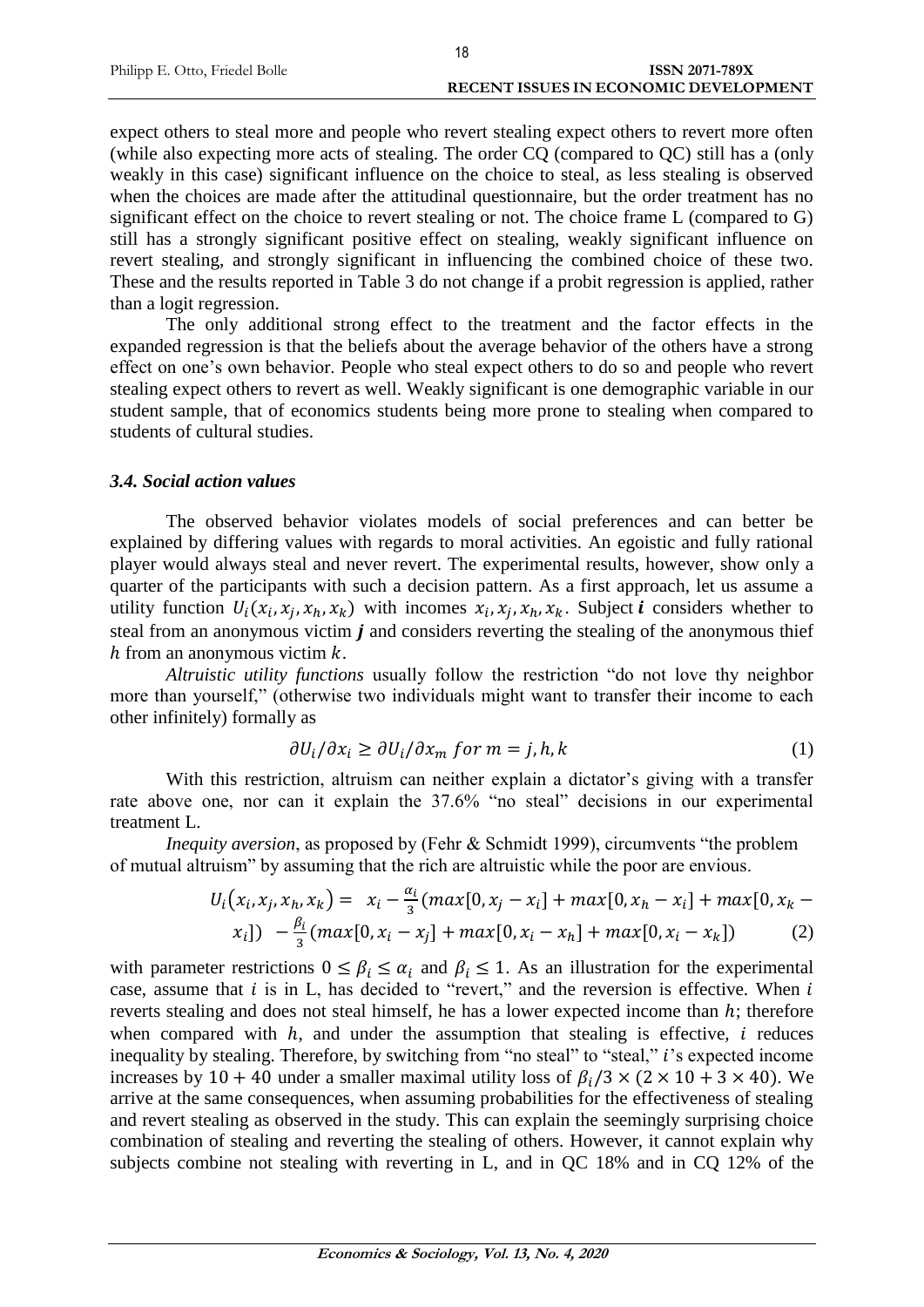participants chose this combination. Therefore, many participants cannot have applied social utility functions (1) or (2).

The rules "do not steal" (no steal) and "prevent others from stealing" (revert) can be described in the form of moral action values as

$$
U_i(x_i) = x_i + s_i y_i + r_i z_i \tag{3}
$$

with  $x_i$  income of *i*,  $y_i$  the quantity stolen, and  $z_i$  the quantity of stealing prevented. We assume that these quantities designate attempted (and not effective) stealing and reverting.  $s_i$ and  $r_i$  determining the direction and the strength of the rule. We assume that  $s_i$  and  $r_i$  vary according to a two-dimensional normal distribution, and show that "moral action values" are consistent with the data. The parameter estimates imply that almost all  $s_i$  are negative and almost all  $r_i$  are positive, but surprisingly with  $s_i$  and  $r_i$  being positively correlated. In G, the utility for not stealing is  $v_i + 10$  and is  $v_i + 40 + s_i \times 40$  for stealing.  $v_i$  is the same on both sides of the equation as determined by  $i$ 's initial endowment, by  $i$ 's decision to revert or not, and by *i* being a victim of stealing or not. Thus, *i* will steal if  $s_i > -0.75$ . With the same rationale, *i* decides to revert in G if  $r_i$  is larger than 0.75 (derived from  $v_i - 20 + r_i \times 40$ )  $v_i + 10$ ). The consequence of treatment L with  $v_1 - 10$  for not stealing as well as not reverting results in boundaries for the moral action values  $s_i > -1.25$  and  $r_i > 0.25$ . A chisquare test evaluates whether the frequency structure of decision combinations in *Table 2* can be explained if  $s_i$  and  $r_i$  are taken from a two dimensional normal distribution with five parameters:  $(\mu_s, \mu_r)$  denote the means,  $(\sigma_s, \sigma_r)$  the standard deviations, and  $\rho$  the correlation coefficient of  $(s_i, r_i)$ . The resulting parameter estimates minimize the chi-square test statistics, which is estimated jointly for the treatments L and G, but separately for the orders CQ and QC (see *Table 5*). The model with different means for the two orders fits the data well and implies that presenting the questionnaire prior to the decisions added about 0.25 to moral action value  $s_i$ .

| data               | $\mu_s^{QC}$        | $\mu_s^{CQ}$        | $\mu_r$             | $\sigma_{\rm c}$ | $\sigma_r$       |                  | $\frac{1}{2}$                 |
|--------------------|---------------------|---------------------|---------------------|------------------|------------------|------------------|-------------------------------|
| QC                 | $-1.175$<br>(0.064) |                     | 0.239<br>(0.075)    | 0.806<br>(0.177) | 0.807<br>(0.180) | 0.246<br>(0.084) | $0.449$ (df=1)<br>$p=0.503$   |
| <b>CQ</b>          |                     | $-0.915$<br>(0.045) | 0.223<br>(0.099)    | 0.604<br>(0.102) | 1.027<br>(0.293) | 0.282<br>(0.083) | $1.000$ (df=1)<br>$p=0.317$   |
| all (5 parameters) | (0.048)             | $-1.200$            | $-0.140$<br>(0.160) | 0.742<br>(0.116) | 1.106<br>(0.267) | 0.559<br>(0.053) | 59.316 $(df=7)$<br>p < 0.0001 |
| all (6 parameters) | $-1.151$<br>(0.050) | $-0.899$<br>(0.051) | 0.230<br>(0.060)    | 0.698<br>(0.095) | 0.901<br>(0.159) | 0.262<br>(0.059) | $2.536$ (df=6)<br>$p = 0.864$ |

Table 5. Estimated moral action value parameters

*Note*: Model parameter estimates (with standard errors in brackets) for a two-dimensional normal distribution of  $s$  and  $r$ . The model for the complete data set (all) are in two variants, one with  $\mu_s^{QC} = \mu_s^{CQ}$  and one without this restriction.

Summing-up, the experimental results are compatible with a social utility function, with moral values for the actions "stealing" and "preventing stealing." This adds evidence to the empirical version of rule utilitarianism. However, that does not mean that consequences do not matter. A more general model would need to combine the moral action values with individual expectations, and in particular, how the environment forms behavioral rules and shapes their application.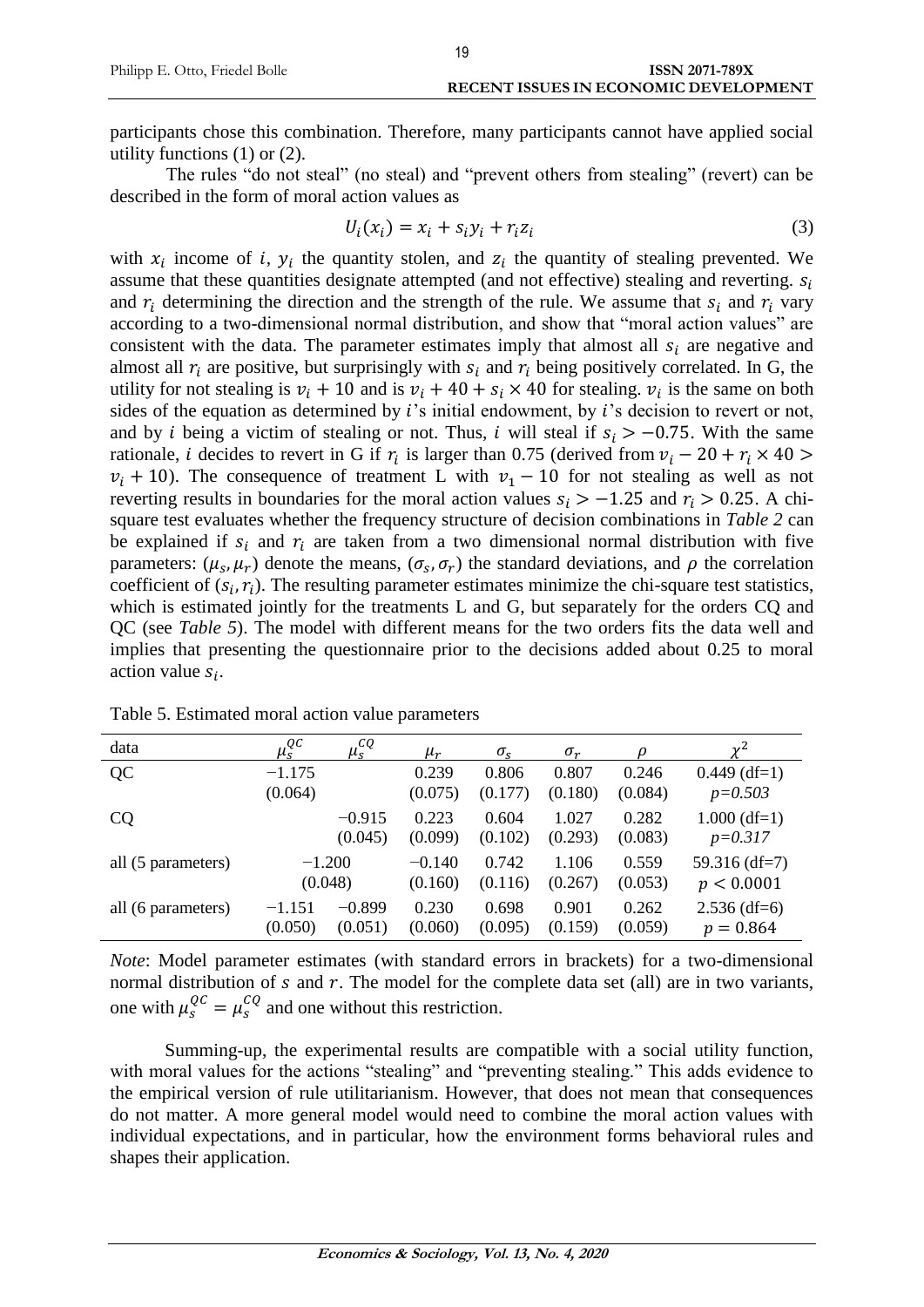## **Discussion and conclusion**

Often, a clear distinction between behaving morally and otherwise is not given. Legal or religious authorities allow exemptions because of undesired consequences when strictly sticking to specific rules. In extraordinary situations, like for example stealing to avoid starvation, societies or individual authorities can tolerate the breaking of the rule. Therefore, when the interest of the entity (i.e., society) is not in line with the personal interests of the people in power, the behavioral result is hard to predict, because it is most likely a compromise between these two opposing interests.

This study investigates opposing behaviors in a choice task, and combines this with an attitudinal survey. The observed choices of anti-social and social behavior are difficult to explain by social preferences over income distributions, but can be better understood as interindividual variations in attitudes toward power. People who value power in private relations (highly scoring on  $F_I$ ) tend to have a tendency to exploit their power for their own advantage (by stealing), but not in order to counteract stealing. This is not self-explanatory, because valuing private power does not necessarily relate to stealing. Reported powerlessness (*F4*) weakly links to the acts of stealing as well as reverting the stealing of others  $-$  possibly in order to bolster against anticipated helplessness. Responsibility (*F2*) has a stronger moral connotation (against stealing and for reverting stealing), but seems to only marginally affect behavior. The most strongly connected factor to the tendency to revert stealing is the individual rating of power in public relations  $(F_3)$ . People who see the value of power in the public domain are more likely to take over responsibility by reverting the stealing of others, but sometimes combine this choice with the choice to steal for themselves. Both experimental treatment variables (decision frame and order) influence the choices in the expected directions. The only expected relation that is not significant is between the order and the choice to revert. A weak relation could exist between economic education and stealing, but the strongest influence on the observed moral behaviors do have the individual beliefs about what the others will do  $-$  together with a need for conformity. The valuation of (anti-)social actions could strongly depend on (the belief about) observing others, which might provide further clues for the formation of a choice in a social domain with high uncertainty. If specific behaviors (without sanctioning) are observed, the positive valuation of these actions could increase and might quickly spread within the population. Varying moral standards appear to be common, which also differently link to actual social behaviors (compare for example Otto & Bolle, 2011), but often, as also the results here show, the "social" conduct of inactive bystanders was found to be the most common behavior. More generally, this concerns the ongoing broader ethical debate on social consistency versus moral licensing (see Jones, 1973, Merritt, 2010, Gneezy, 2014, Mullen, 2016). Here the individual need for moral cognition appears prevalent and therefore not only situational components influence the observed social behaviors (Vanaman 2019).

In our experimental investigation of stealing and revert stealing of others, attitudes toward power and beliefs about other people's behavior help to explain the observed variety in moral choices. With research on lying/keeping promises, it is accepted that values are attached to actions instead of consequences. The result that a preceding questionnaire about power and responsibility increases the negative value of stealing supports such a kind of moral action value approach. Stealing becomes less frequent after having answered questions concerning power and responsibility, while reverting stealing does not change. The attitudinal questions could serve as a coercive reminder of the social requirement of using one's power responsibly. People do not only differ in their degree of morality, but there seems to be a tendency to simply follow the crowd in novel choice situations, although the actual choices in the population can be obscure. An opposite rationale would be that false beliefs about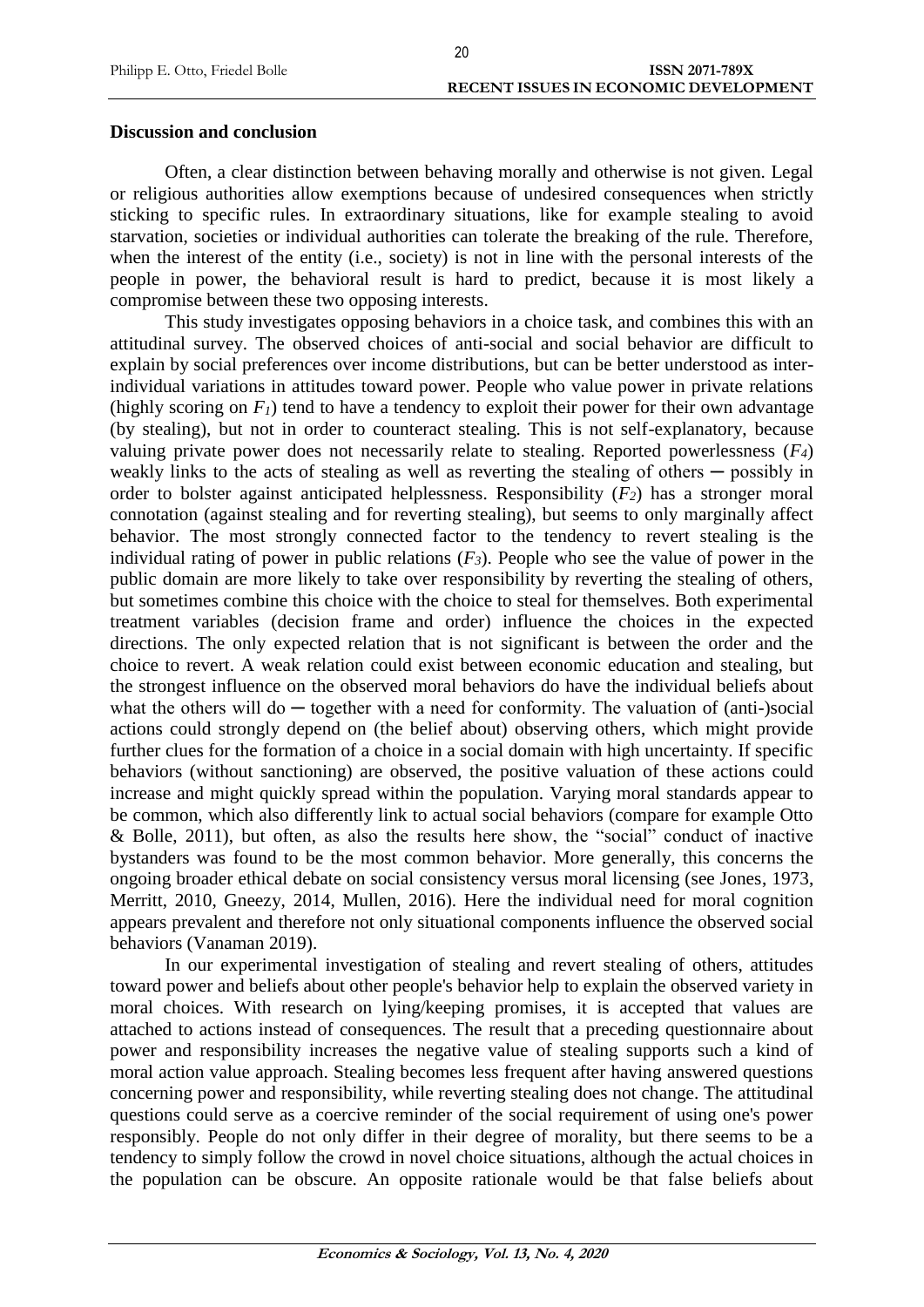population averages result from the avoidance of cognitive dissonances, similar to the influences discussed under false consensus effects (i.e., Gilovich, 1990). That people can be more morally demanding with respect to others' actions and less so with respect to their own, have been documented as self-serving or other-regarding biases (i.e., Babcock & Loewenstein, 1997, Barkan, 2012, Otto & Bolle, 2015, Shalvi, 2015). Here another source of heterogeneity is provided, and this is based not only on beliefs, but on a systematic investigation of attitudinal differences toward the influences of power. People appear to strongly differ in regard with power being either *executed individually or socially*. These attitudinal differences can strongly influence our moral behaviors independent of the social preferences that we have. This alternative explanation for social behavior seems to be mainly prevalent in strongly moral domains and its importance needs to be settled in a broader realm of social behaviors.

## **Acknowledgement**

The financial support by the German Science Foundation (DFG#BO747/12) is highly acknowledged.

## **References**

- Andreoni, J. (1990). Impure altruism and donations to public goods: a theory of warm-glow giving. *Economic Journal, 100*(401), 464–477.
- Ayal, S., Gino, F., Barkan, R., & Ariely, D. (2015). Three principles to revise people's unethical behavior. *Perspectives on Psychological Science, 10*(6), 738–741.
- Babcock, L. & Loewenstein, G. (1997). Explaining bargaining impasse: The role of selfserving biases. *The Journal of Economic Perspectives, 11*(1), 109–126.
- Barkan, R., Ayal, S., Gino, F., & Ariely, D. (2012). The pot calling the kettle black: distancing response to ethical dissonance. *Journal of Experimental Psychology: General, 141*(4), 757–773.
- Belot, M. & Schröder, M. (2013). Sloppy work, lies and theft: A novel experimental design to study counterproductive behaviour. *Journal of Economic Behavior & Organization, 93*, 233–238.
- Bolle, F., Braham, M., & Steland, A. (1999). Differences in honesty in Europe? Remarks on 'measurment without theory.' *Homo Oeconomicus 16*(2), 205–218.
- Bolle, F. & Otto P. E. (2010). A price is a signal: on intrinsic motivation, crowding-out and crowding-in. *Kyklos 63*(1), 9–22.
- Bolle, F., Tan, J. H., & Zizzo, D. J. (2014). Vendettas. *American Economic Journal: Microeconomics, 6*(2), 93–130.
- Charness, G. & Dufwenberg, M. (2010). Bare promises: An experiment. *Economics Letters, 107*(2), 281–283.
- Elster, J. (1989). *The cement of society: A survey of social order.* Cambridge University Press.
- Engel, C. (2018). Experimental criminal law: a survey of contributions from law, economics, and criminology. In: *Empirical Legal Research in Action*. (Eds: W. v. Boom, PT Desmet and P. Mascini). Edward Elgar Publishing.
- Engel, C. & Nagin, D. (2015). Who is afraid of the stick? Experimentally testing the deterrent effect of sanction certainty. *Review of Behavioral Economics, 2*(4), 405–434.
- Farrington, D. P. & Knight, B. J. (1979). Two non-reactive field experiments on stealing from a 'lost'letter. *British Journal of Social and Clinical Psychology, 18*(3), 277–284.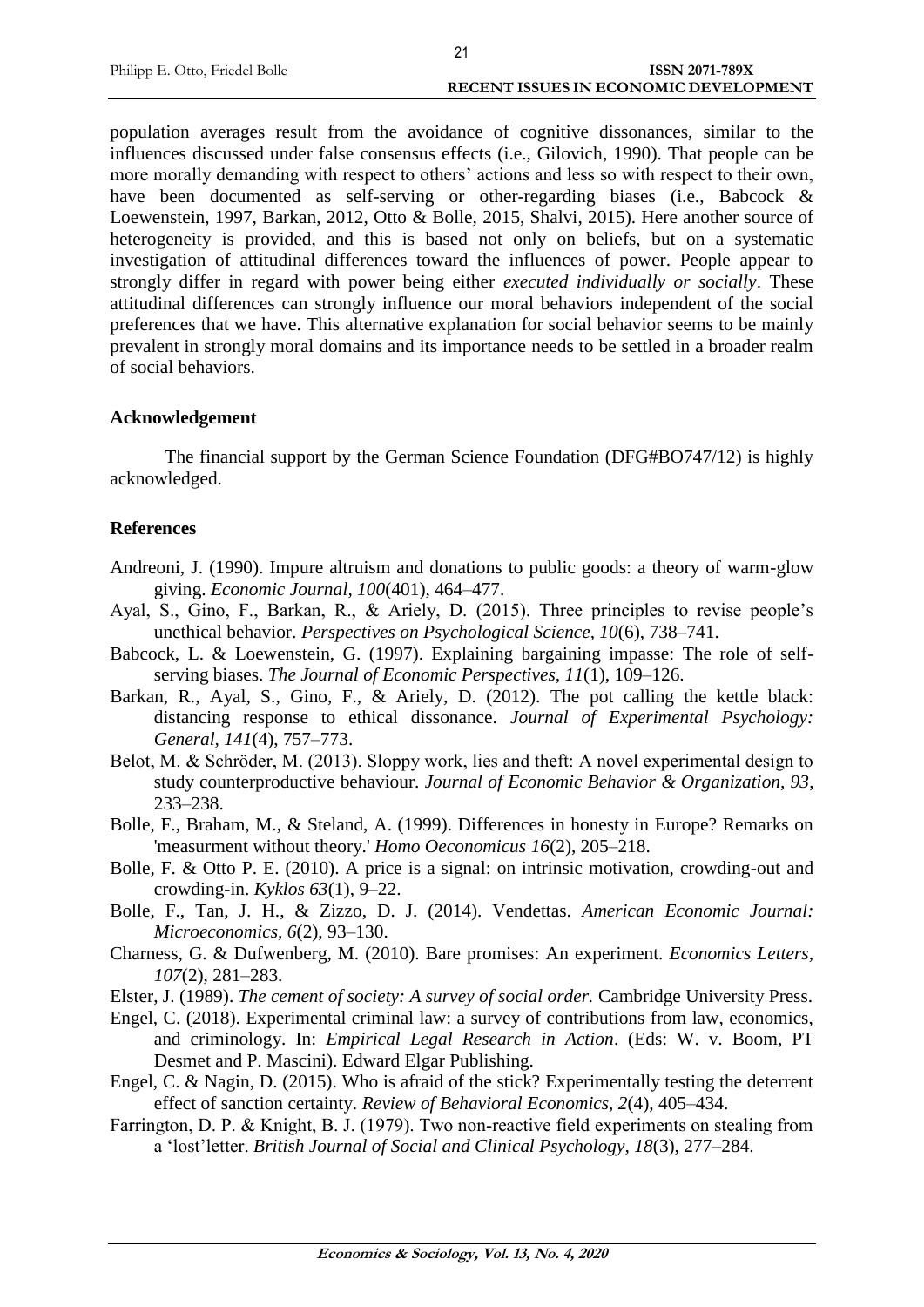- Fehr, E. & Schmidt, K. M. (1999). A theory of fairness, competition, and cooperation. *Quarterly Journal of Economics, 114*(3), 817–868.
- Gilovich, T. (1990). Differential construal and the false consensus effect. *Journal of Personality and Social Psychology, 59*(4), 623–634.
- Gneezy, U. (2005). Deception: The role of consequences. *American Economic Review, 95*(1), 384–394.
- Gneezy, U., Imas, A., & Madarász, K. (2014). Conscience accounting: Emotion dynamics and social behavior. *Management Science, 60*(11), 2645–2658.
- Gneezy, U. & Rustichini, A., 2000. Pay enough or don't pay at all. *Quarterly Journal of Economics, 115*(3), 791–810.
- Gravert, C. (2013). How luck and performance affect stealing. *Journal of Economic Behavior & Organization, 93,* 301–304.
- Grolleau, G., Kocher, M. G., & Sutan, A. (2016). Cheating and loss aversion: Do people cheat more to avoid a loss? *Management Science, 62*(12), 3428–3438.
- Hermann, D. & Mußhoff, O. (2019). I might be a liar, but I am not a thief: An experimental distinction between the moral costs of lying and stealing. *Journal of Economic Behavior & Organization, 163*, 135–139.
- Jackson, D. (1967). *PRF scoring manual.* Research Psychologists Press.
- Jones, S. C. (1973). Self- and interpersonal evaluations: esteem theories versus consistency theories. *Psychological Bulletin, 79*(3), 185–199.
- Jordan, J., Mullen, E., & Murnighan, J. K. (2011). Striving for the moral self: The effects of recalling past moral actions on future moral behavior. *Personality and Social Psychology Bulletin, 37*(5), 701–713.
- Kimbrough, E. O. & Vostroknutov, A. (2016). Norms make preferences social. *Journal of the European Economic Association, 14*(3), 608–638.
- Koopmans, R. & Veit, S. (2014). Cooperation in ethnically diverse neighborhoods: A lostletter experiment. *Political Psychology, 35*(3), 379–400.
- Krupka, E. L. & Weber, R. A. (2013). Identifying social norms using coordination games: Why does dictator game sharing vary?. *Journal of the European Economic Association, 11*(3), 495–524.
- Levenson, H. (1973). Multidimensional locus of control in psychiatric patients. *Journal of Consulting and Clinical Psychology, 41*(3), 397–404.
- López-Pérez, R. (2008). Aversion to norm-breaking: A model. *Games and Economic Behavior, 64*(1), 237–267.
- Mazar, N., Amir, O., & Ariely, D. (2008). The dishonesty of honest people: A theory of selfconcept maintenance. *Journal of Marketing Research, 45*(6), 633–644.
- Merritt, A. C., Effron, D. A., & Monin, B. (2010). Moral self-licensing: When being good frees us to be bad. *Social and Personality Psychology Compass, 4*(5), 344–357.
- Milgram, S., Mann, L., & Harter, S. (1965). The lost-letter technique: A tool of social research. *Public Opinion Quarterly, 29*(3), 437–438.
- Mullen, E. & Monin, B. (2016). Consistency versus licensing effects of past moral behavior. *Annual Review of Psychology, 67*, 363–385.
- Otto, P. E. & Bolle, F. (2011). Multiple facets of altruism and their influence on blood donation. *The Journal of Socio-Economics, 40*(5), 558–563.
- Otto, P. E. & Bolle, F. (2015). Exploiting one's power with a guilty conscience: An experimental investigation of self-serving biases. *Journal of Economic Psychology, 51*, 79–89.
- Pecenka, C. J., & Kundhlande, G. (2013). Theft in South Africa: An experiment to examine the influence of racial identity and inequality. *The Journal of Development Studies, 49*(5), 737–753.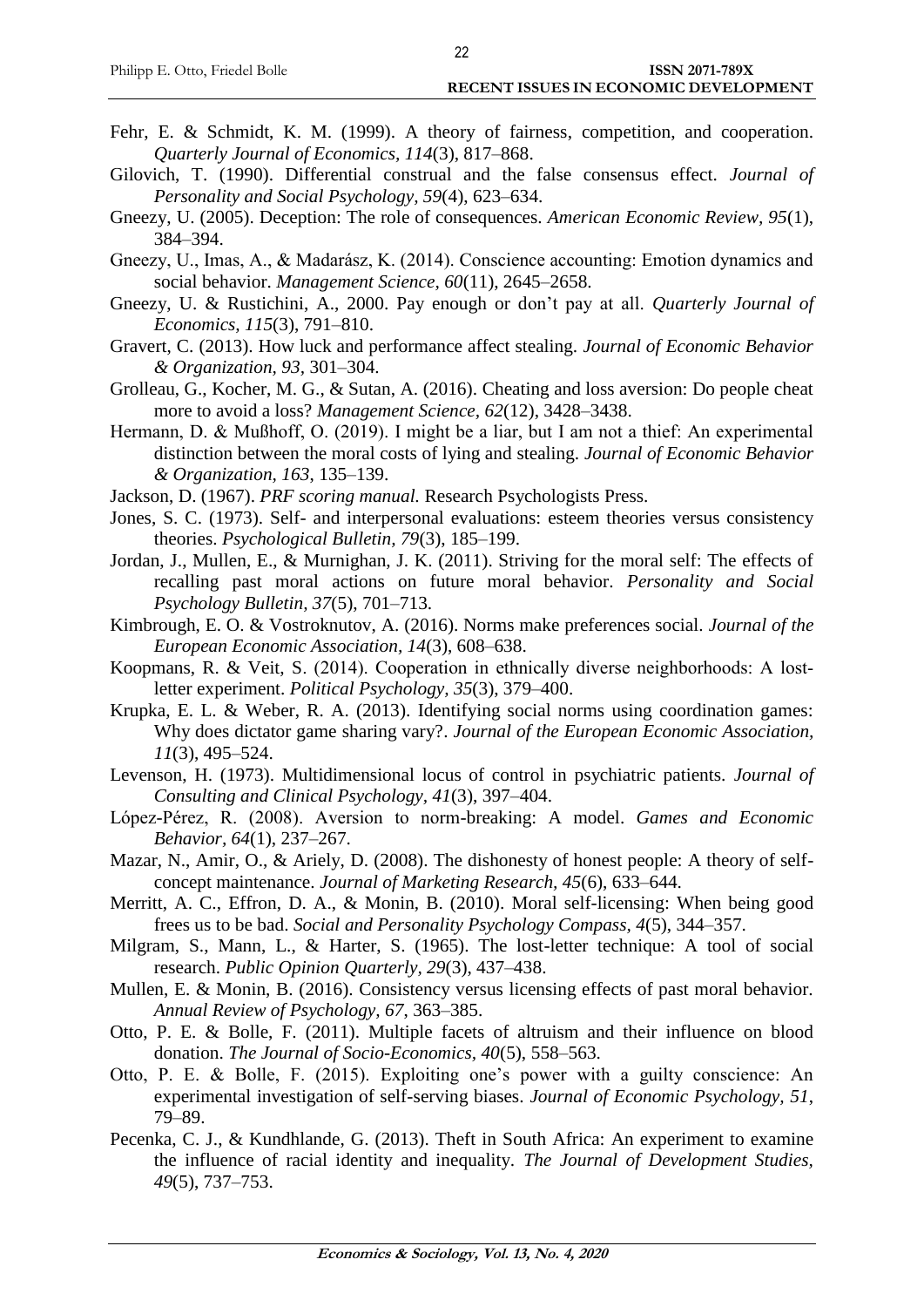- Sachdeva, S., Iliev, R., & Medin, D. L. (2009). Sinning saints and saintly sinners: The paradox of moral self-regulation. *Psychological Science, 20*(4), 523–528.
- Schildberg-Hörisch, H. & Strassmair, C. (2012). An experimental test of the deterrence hypothesis. *Journal of Law, Economics, and Organization, 28*(3), 447–459.
- Shalvi, S., Gino, F., Barkan, R., & Ayal, S. (2015). Self-serving justifications: Doing wrong and feeling moral. *Current Directions in Psychological Science, 24*(2), 125–130.
- Vanaman, M., Leggett, M.-P., Crysel, L., & Askew, R. (2019). A novel measure of the need for moral cognition. *Basic and Applied Social Psychology, 41*(1), 20–33.
- Vanberg, C. (2008). Why do people keep their promises? An experimental test of two explanations. *Econometrica, 76*(6), 1467–1480.
- Zizzo, D. J. (2004). Inequality and procedural fairness in a money burning and stealing experiment*. Research on Economic Inequality, 11*, 215–247.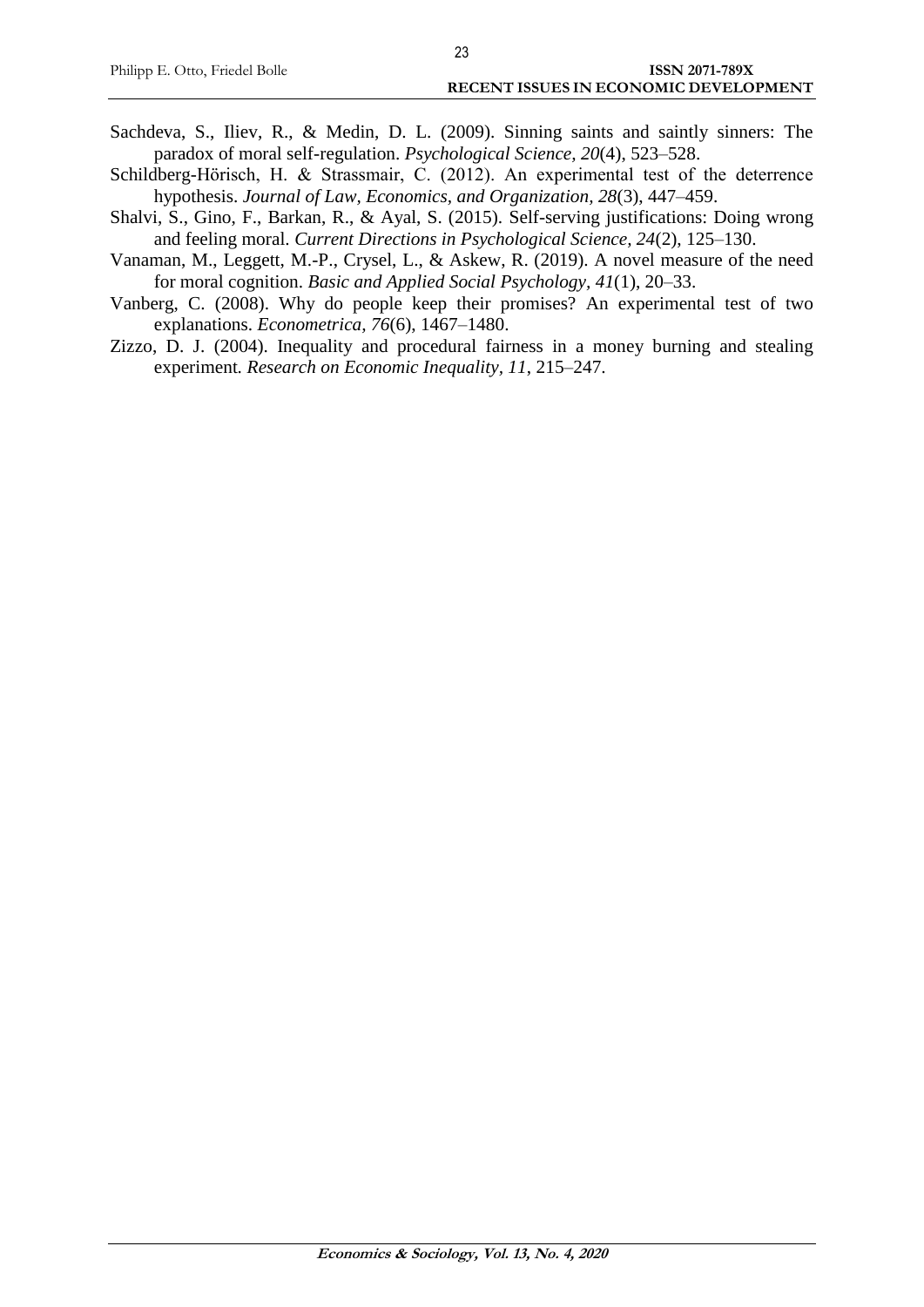## **Appendices**

## **Appendix A: Experimental Survey**

The experimental survey is shown below as per the translated English version for order QC and decision frame L.

## **Power Questionnaire**

## **Page 01**

Thank you very much for your willingness to take part in this investigation concerning power and responsibility. The answering of the questions will take you about 15 minutes. Please only click the "continue" button when you are sure that you answered all questions correctly. Turning back to an earlier page is not possible. Your answers will only be transferred after everything is completed. Please also take into account that the questionnaire can only be answered once because if several versions exist they will all become invalid and you will not take part in the prize draw.

The prize will be determined randomly, whereby every tenth participant will be chosen. This person receives, depending on his/her own answers and the answers of the other participants up to €80. The winners will be anonymously informed by their chosen pseudonym in an e-mail to everyone.

Have fun!

**Page 02**

## **Please evaluate the following sentences on a scale from 1 to 5**

 $(1 = "is not the case at all": 5 = "is fully the case")$ 

- $\Box$  Power is mainly used to do good to others
- $\Box$  I use my powers only reasonably
- $\Box$  Power is important in life
- $\Box$  Power is mainly used to treat others badly
- $\Box$  Power is mainly used to influence the decisions of others
- $\Box$  Powerful is someone who does not misuse his/her power
- $\Box$  Threatening to use one's power is important
- $\Box$  The usage of power is important to support one's own position

 $\Box$  Power is mainly used to give orders to others

- Powerful people are more satisfied
- $\Box$  The usage of power serves the feeling of confirmation
- $\Box$  Power is most important at the tipping point
- □ Power is used to defend one's reputation
- $\Box$  I have had a guilty consciousness when I have used my powers
- $\Box$  Power is mainly used to influence the thoughts of others
- $\square$  Power increases your prestige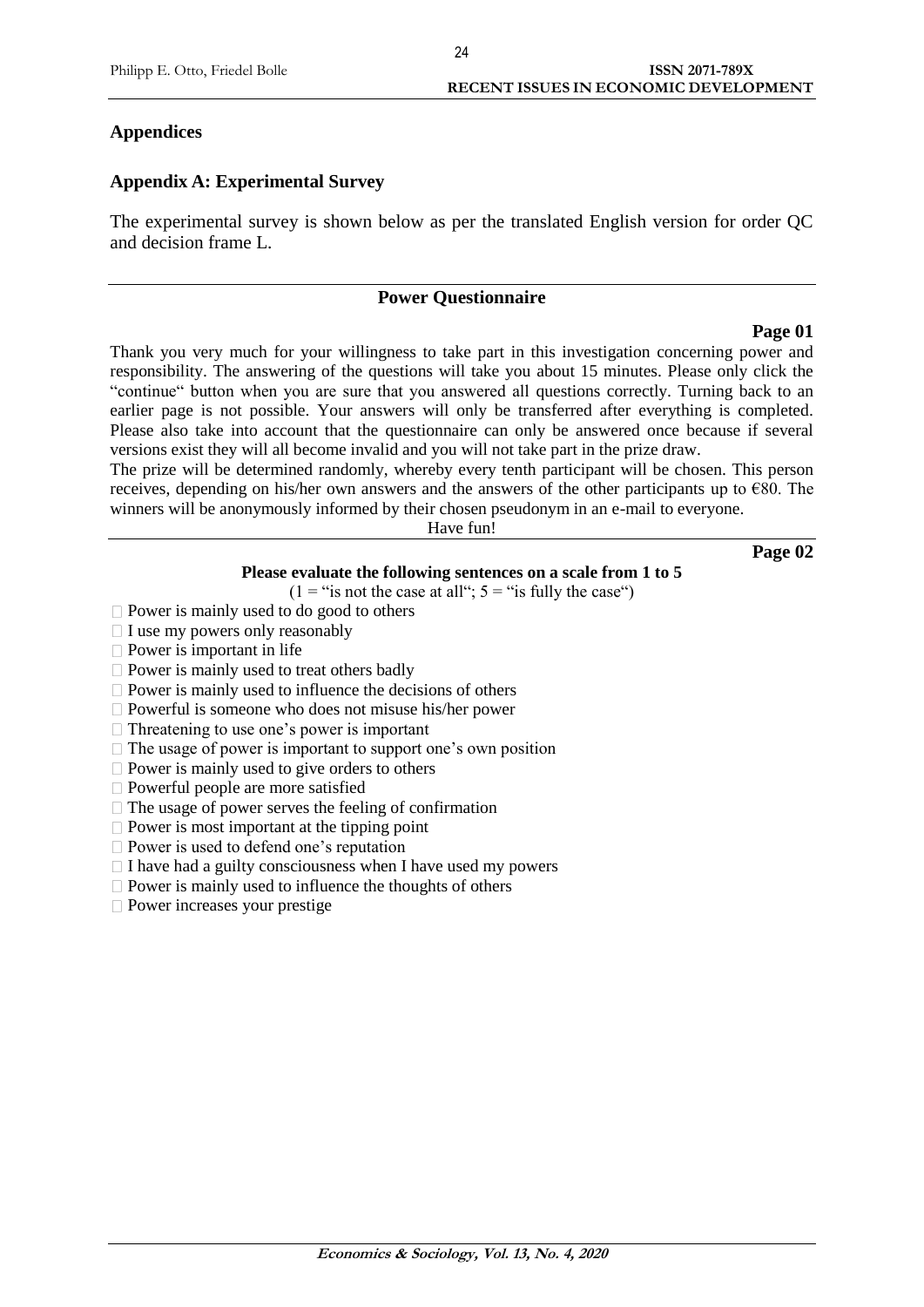## **Please evaluate the following sentences on a scale from 1 to 5**

 $(1 = "is not true at all"; 5 = "is fully the case")$ 

- $\Box$  The main foundation of power is insider-knowledge
- $\Box$  The main foundation of power is specific knowledge
- $\Box$  The main foundation of power is bodily strength
- $\Box$  The main foundation of power is a military position
- $\Box$  The main foundation of power is charisma
- $\Box$  The main foundation of power is intelligence
- $\Box$  The main foundation of power is prestige
- $\Box$  The main foundation of power is private information about others
- $\Box$  The main foundation of power is public position
- $\Box$  The main foundation of power is financial richness
- $\Box$  The main foundation of power is general knowledge
- $\Box$  The main foundation of power is a political position

**Page 04**

#### **Please evaluate the following sentences on a scale from 1 to 5**

 $(1 = "is not true at all"; 5 = "is fully the case")$ 

- $\Box$  Power is important among friends
- $\Box$  Power is important in sports
- $\Box$  Power is important in leisure time
- $\Box$  Power is important in a legal case
- $\Box$  Power is important in negotiations
- $\Box$  Power is important among colleagues
- $\Box$  Power is important in the profession
- $\Box$  Power is important in politics
- $\Box$  Power is important in international relations
- $\Box$  Power is important in the family
- $\Box$  Power is important in company relations

#### **Page 05**

#### **Please evaluate the following sentences on a scale from 1 to 5**

 $(1 = "is not true at all"$ ;  $5 = "is fully the case")$ 

- $\Box$  Power comes with responsibilities
- $\Box$  Power always means taking over responsibilities
- $\Box$  Powerful positions are always unjust
- $\Box$  I would rather transfer responsibilities to others
- $\Box$  I like taking over responsibilities in a partnership
- $\Box$  There are no objections towards the usage of power serving one's own advantages as long it is legal
- $\Box$  Taking over responsibilities is fun
- $\Box$  I understand if someone uses power to serve his/her own advantage
- $\square$  Power is corrupting
- $\Box$  I feel responsible for others
- $\Box$  Powerful positions are necessary in every society
- $\Box$  Only I am responsible for myself
- $\Box$  I like taking over responsibilities for the family
- $\Box$  I take care of my relatives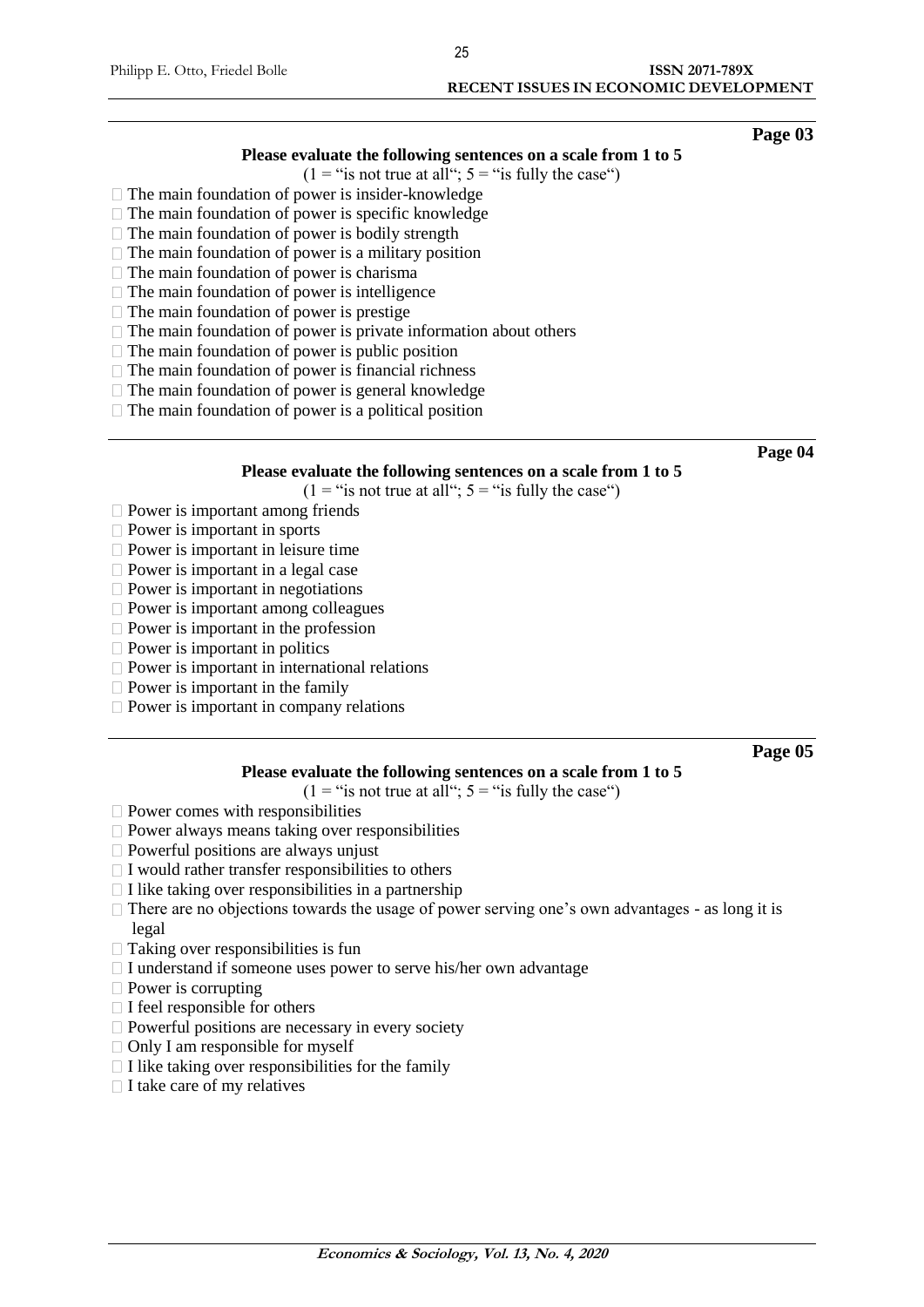### **Please evaluate the following sentences on a scale from 1 to 5**

 $(1 = "is not true at all"; 5 = "is fully the case")$ 

- □ Power increases your prestige
- $\Box$  I use my powers only reasonably
- $\Box$  My father has power
- $\Box$  My professor has power
- $\Box$  Threatening to use one's power is important
- $\Box$  I have power in my social relations
- $\Box$  Powerful people are more satisfied
- $\Box$  The usage of power is important to support one's own position
- $\Box$  I have had a guilty consciousness when I have used my powers
- $\Box$  My mother has power
- $\Box$  My best friend is more powerful than I am
- $\Box$  Powerful is someone who does not misuse his/her power
- $\Box$  Power is important in life
- $\Box$  I have power in the partnership

#### **Page 07**

**Page 08**

**Page 06**

Please do add motives, areas, statements that are important in relation to power, but which have not been named:

## **Now you decide!**

The answers to the next two questions determine your payment, although from all students taking part in this study only **every tenth person will be randomly selected for the actual payment**. In the beginning everyone receives €80.

Please decide between (**1a**) and (**1b**):

A randomly selected participant will have taken away €40 which you credit (**1a**)

You lose €10 from your account (**1b**)

Please decide between (**2a**) and (**2b**):

You give €20 so that the (**1a**) decision of another participant will be reverted (**2a**)

(Randomly one of the (**1a**) decisions will be reverted so that these two participants again receive the €80 they have started with. If there are more (**2a**) than (**1a**) decisions than chance decides which one is taken and therefore has to be paid. For the not used (**2a**) decisions automatically (**2b**) applies.) You lose €10 from your account (**2b)** 

**Page 09**

**Please evaluate the following sentences on a scale from 1 to 5**

 $(1 = "very low"; 5 = "very high")$ 

 $\Box$  How strong do you evaluate the power which is provided with decision 1

 $\Box$  How strong do you evaluate the power which is provided with decision 2

## **Finally, please answer the following questions:**

 $\Box$  How high is the proportion of 1a answers (in percent)?

- $\Box$  How high is the proportion of 2a answers (in percent)?
- Your age
- Your sex
- Your income
- Your semester
- □ Your area of studies (economics, law, cultural sciences, other...)
- □ Your nationality (German, Polish, other...)
- □ Your city of residence (Frankfurt/Oder, Berlin, other...)

26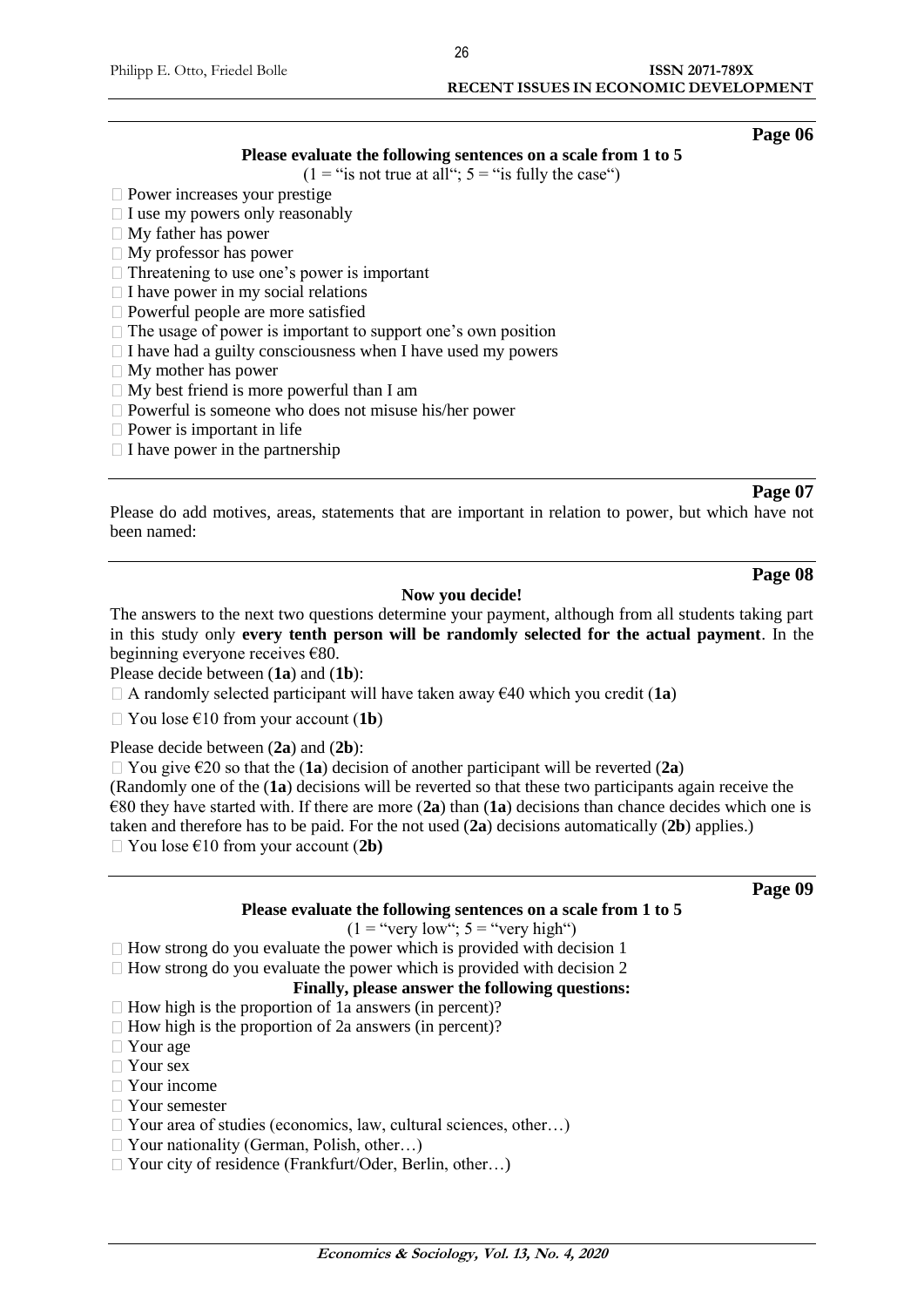#### **Page 10**

#### **Please evaluate the following sentences on a scale from 1 to 5**

 $(1 = "is not true at all"; 5 = "is fully the case")$ 

- $\Box$  When I get what I want, it's usually because I am lucky
- $\Box$  Whether or not I get into a car accident is mostly a matter of luck
- $\Box$  My life is determined by my own actions
- $\Box$  My life is chiefly controlled by powerful others
- $\Box$  It's chiefly a matter of fate whether or not I have few friends or many friends
- $\Box$  People like myself have very little chance of protecting our personal interests when they conflict with those of strong pressure groups
- $\Box$  Whether or not I get to be a leader depends mostly on my ability
- $\Box$  Often there is no chance of protecting my personal interests from bad luck happening
- $\Box$  Whether or not I get in to a car accident depends mostly on how good of a driver I am
- $\Box$  When I get what I want, it is usually because I worked hard for it
- $\Box$  I am usually able to protect my personal interests
- $\Box$  I have often found that what is going to happen will happen
- $\Box$  I feel like what happens in my life is mostly determined by powerful people
- $\Box$  To a great extent my life is controlled by accidental happenings
- $\Box$  It's not always wise for me to plan too far ahead because many things turn out to be a matter of good or bad fortune
- $\Box$  Getting what I want requires pleasing those people above me
- $\Box$  In order to have my plans work, I make sure that they fit in with the desires of people who have power over me
- $\Box$  Although I might have good ability, I will not be given leadership responsibility without appealing to those positions of power
- $\Box$  How many friends I have depends on how nice a person I am
- $\Box$  When I make plans, I am almost certain to make them work
- $\Box$  If important people were to decide they didn't like me, I probably wouldn't make many friends
- $\Box$  Whether or not I get to be leader depends on whether I am lucky enough to be in the right place at the right time
- $\Box$  Whether or not I get in a car accident depends mostly on the other driver
- $\Box$  I can pretty much determine what will happen in my life

## **Page 11**

#### **Please evaluate the following sentences on a scale from 1 to 5**

 $(1 = "is not true at all"; 5 = "is fully the case")$ 

- $\Box$  I make detailed plans to be more productive
- $\Box$  I set reasonable goals and do my best to achieve them
- $\Box$  I enjoy meeting with others
- $\Box$  I have my own opinion and behave accordingly
- $\Box$  I am happy to spend time for others
- $\Box$  I need love and attention
- $\Box$  I try to predict situations as accurately as possible
- $\Box$  Personal success and recognition are important for me
- $\Box$  I like and frequently do give others advice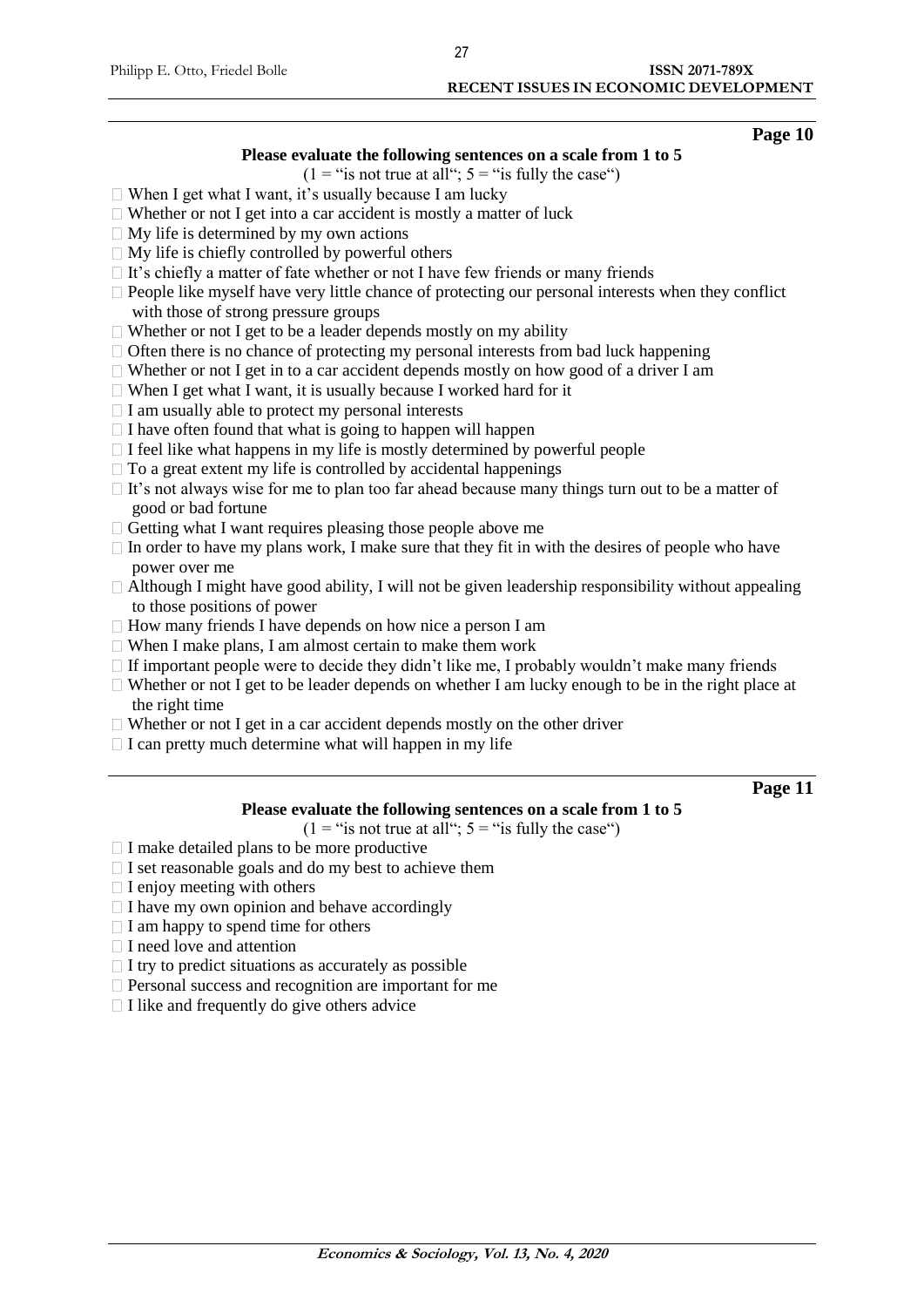## **Page 12**

Please do provide the following information that we can contact you in the case you have won the random drawing. It's important that you remember your pseudonym and password, otherwise it will not be possible to collect your prize.

The pseudonyms of the winners will be announced via e-mail and on the ViaLab homepage (www.wiwi.europa-uni.de/ViaLab) – with place and times for collecting.

Once you click the "continue" button your data will be transferred.

Pseudonym: Password:

**Thank you very much for taking part!**

We would like to thank you very much for your support. Your answers have been saved and you can close this window now

*Via***Lab**

**Last Page**

.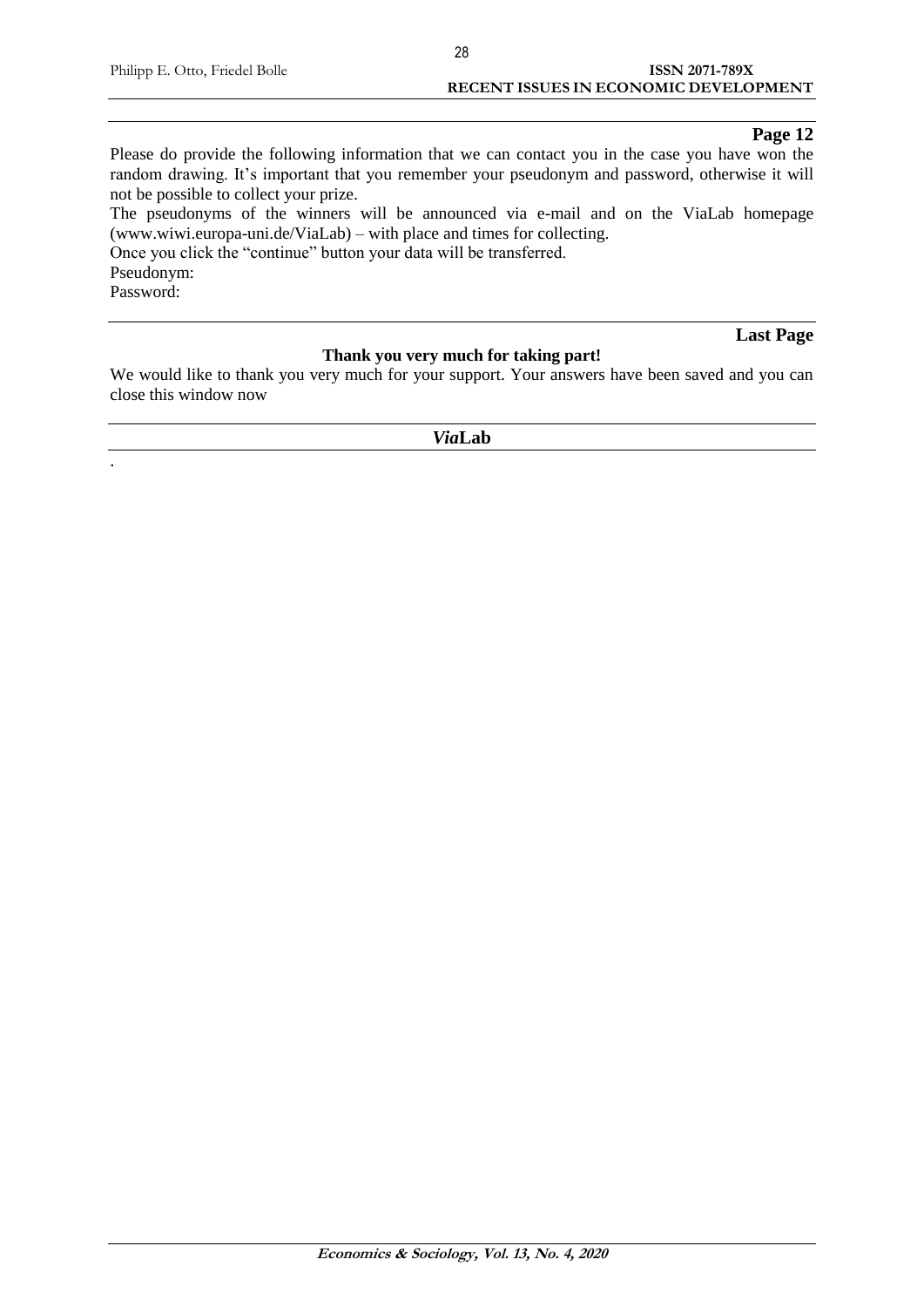## **Appendix B: Factor Solution**

The four derived attitudinal factors after a varimax rotation, where the seventeen highest positively and the three highest negatively loading items, are shown for each factor. Items from the IPC-scale Levenson (1973) are in italics and items from the need for affiliationachievement scale Jackson (1967) are in a bold font.

|      | F1: "Private Power" Eigenvalue=6.3                                             |
|------|--------------------------------------------------------------------------------|
| 0.70 | Power is important in life.                                                    |
| 0.62 | Power is important among friends                                               |
| 0.62 | The usage of power is important to support one's own position                  |
| 0.54 | Power is important among colleagues                                            |
| 0.53 | Power is important in leisure time                                             |
| 0.52 | Threatening to use one's power is important                                    |
| 0.50 | Power is important in the profession                                           |
| 0.49 | Power is important in the family                                               |
| 0.48 | Powerful people are more satisfied                                             |
| 0.47 | I have power in my social relations                                            |
| 0.42 | Power increases your prestige                                                  |
| 0.41 | Power is important in negotiations                                             |
| 0.41 | Power is important in company relations                                        |
| 0.41 | Powerful positions are necessary in every society                              |
| 0.40 | I understand if someone uses power to serve his/her own advantage              |
| 0.39 | There are no objections toward the usage of power serving one's own advantages |
|      | - as long it is legal                                                          |
| 0.36 | I use my powers only reasonably                                                |

- -0.21 **I need love and attention**
- -0.26 Powerful is someone who does not misuse his/her power
- -0.30 **I am happy to spend time for others**

## F2: **"Responsibility"** Eigenvalue=5.7

- 0.65 Taking over responsibilities is fun
- 0.52 I like taking over responsibilities for the family
- 0.50 I take care of my relatives
- 0.43 I like taking over responsibilities in a partnership
- 0.43 **I am happy to spend time for others**
- 0.43 **I set reasonable goals and do my best to achieve them**
- 0.41 **Personal success and recognition are important for me**
- 0.40 *When I make plans, I am almost certain to make them work*
- 0.40 **I like and frequently do give others advice**
- 0.40 **I make detailed plans to be more productive**
- 0.38 *When I get what I want, it is usually because I worked hard for it*
- 0.37 I feel responsible for others
- 0.37 Power always means taking over responsibilities
- 0.37 **I have my own opinion and behave accordingly**
- 0.36 *My life is determined by my own actions*
- 0.35 Power comes with responsibilities

## 0.35 **I enjoy meeting with others**

- -0.16 Power is mainly used to treat others badly
- -0.18 Power is important among friends
- -0.38 I would rather transfer responsibilities to others